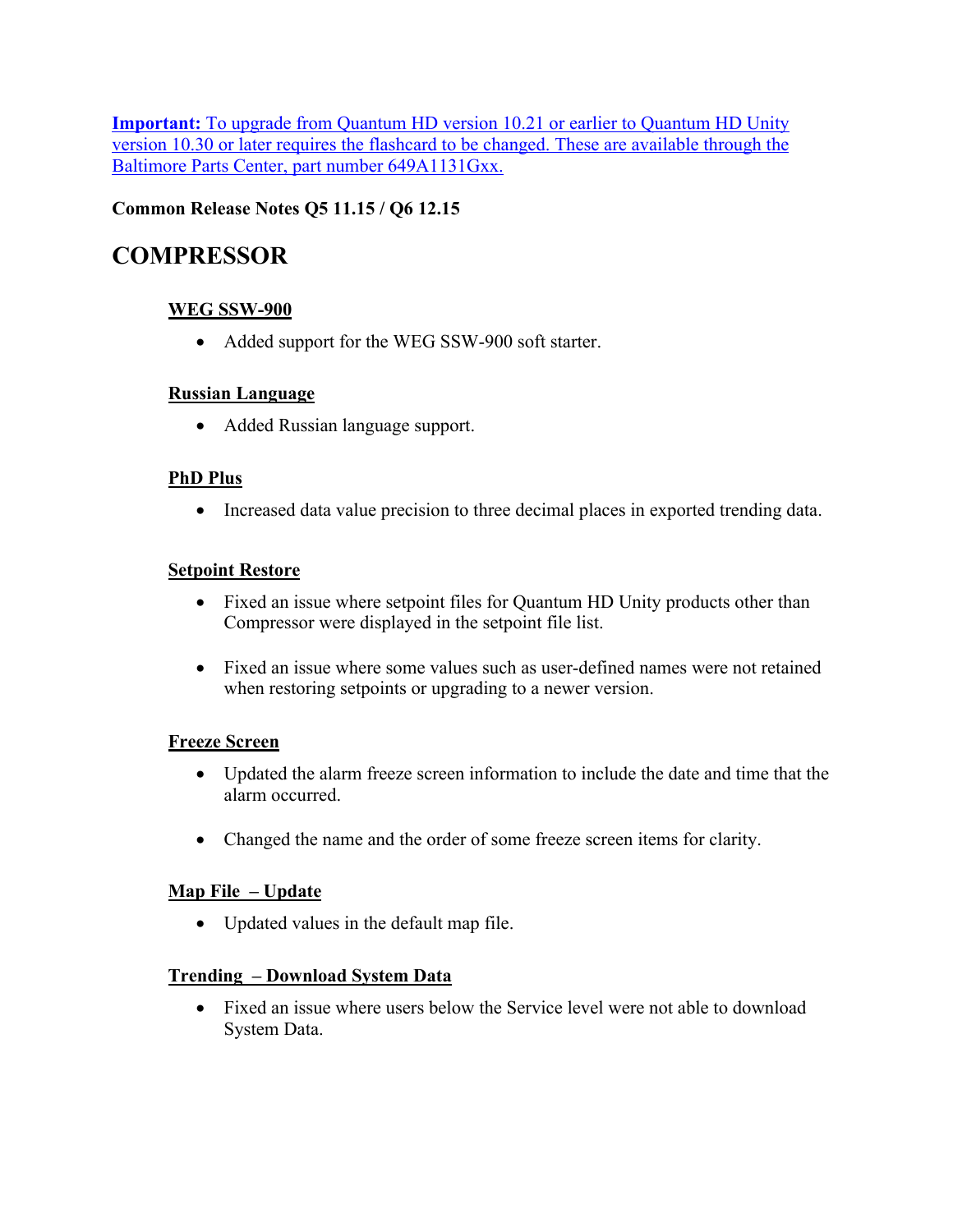### **System Operating Values – Selection Order**

• Changed the order of selected System Operating Values to match the selection modal.

# **Analog Outputs – 0-10VDC Option**

• Added the option for a 0-10VDC signal to the Retransmitting, PI and Superheat analog outputs.

# **Setpoint Filename – Custom Keyboard**

• Added a custom keyboard to prevent certain characters from being entered when saving setpoint files.

# **Analog Aux Input – High/Low Safety Toggle**

• Added toggles to allow each channel to have high and low safeties enabled or disabled independently.

# **Common Release Notes Q5 11.14 / Q6 12.14**

# **COMPRESSOR**

# **Analytics – C-Comms Process Issue**

• Fixed an issue that was causing the C-Comms Analytics process to show a Process Timeout Error in the event log when Operational Data Gathering was disabled.

# **Common Release Notes Q5 11.13 / Q6 12.13**

# **COMPRESSOR**

# **WEG Starter – Control Type Setting**

- Updated the SSW Comms Process to force the Control Type to always be "Current Limit".
- Changed the dropdown on the SSW Configuration page to be read only.

# **Vilter Single Screw Vi Control**

• Updated the calculations and setpoints to improve VSS Vi control while at low compressor ratio and in a part load condition.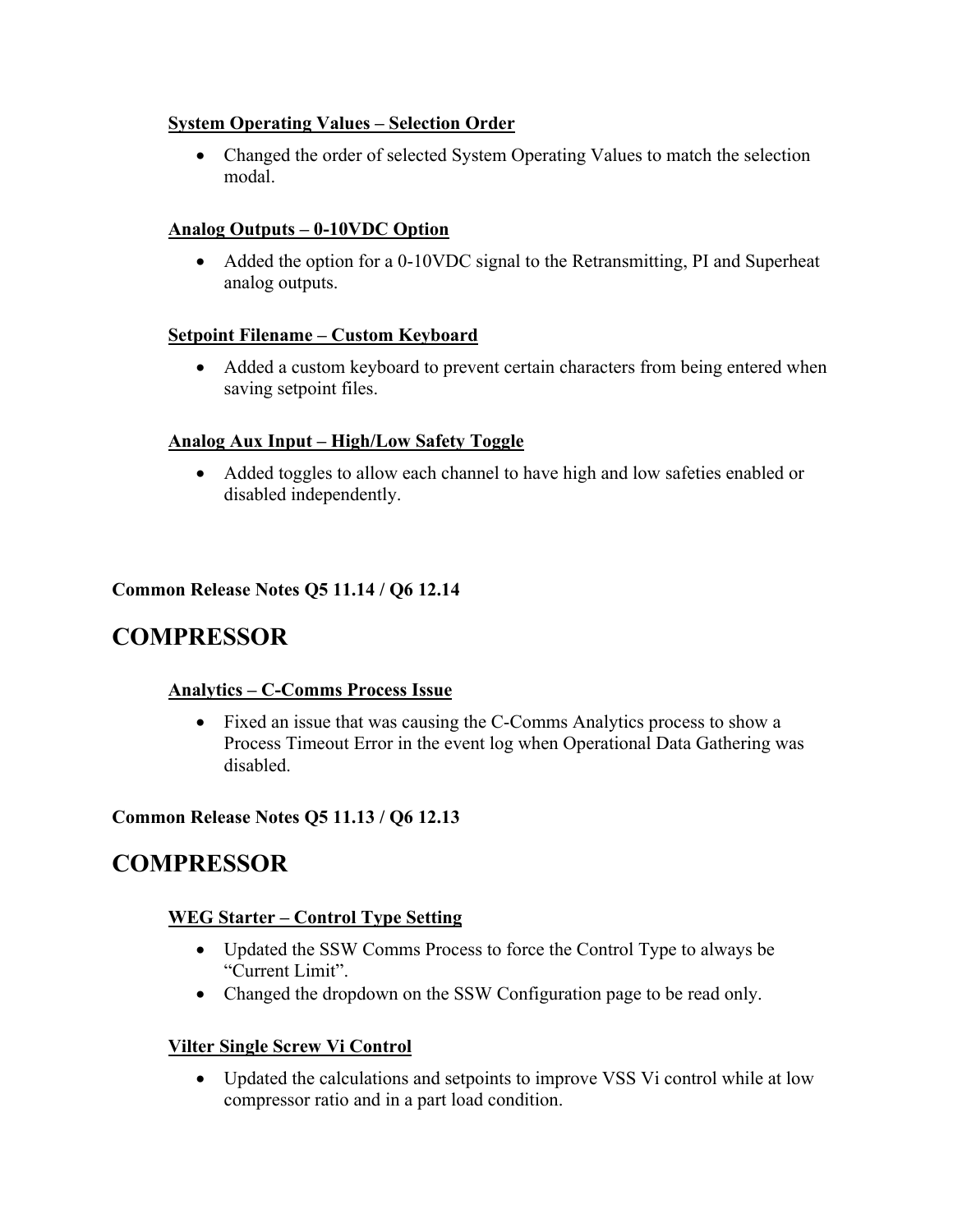### **PHD Plus - Update**

• Updated the parameter sets to V2 which will now be reflected when an IFM profile is loaded.

#### **High Motor Stator - Safeties**

• Fixed an issue where the logic for the High Motor Stator #2 Temperature and High Motor Stator Temperature #3 safeties was not using the correct temperature inputs.

### **VSD Cooling Temp - Safeties**

• Added logic for VSD drives to include a 15 minute time period after starting the compressor where the Low Temp Warning and Low Temp Shutdown are disabled to assist with running the compressor in cold conditions.

#### **Trender History – Watchdog Reboot**

• Fixed an issue that was causing the graphical engine associated with plotting Historical Trending data to experience delays resulting in watchdog reboots.

#### **Cloud – Analytics Reporting**

- Added an option to copy the Device ID to the clipboard while viewing the Analytics page remotely.
- Updated the Analytics configuration backend to allow for saved configuration settings to persist through software upgrades.
- Added selectable methods of time syncing to the Anaytics page to ensure reliable timestamps in the cloud. These methods include:
	- o System Time Using the default panel time
	- o HTTP Specifying an HTTP server to obtain accurate time
	- o NTP Specifcying an NTP server to obtain accurate time

### **Common Release Notes Q5 11.12 / Q6 12.12**

# **COMPRESSOR**

### **Controi Oil Disable**

• Added logic to automatically disable the Controi Oil Pump Enable and the Low Control Oil Pressure Enable when a compressor type other than RWH is selected so the related safeties do not occur.

### **High Level Liquid Shutdown Delay**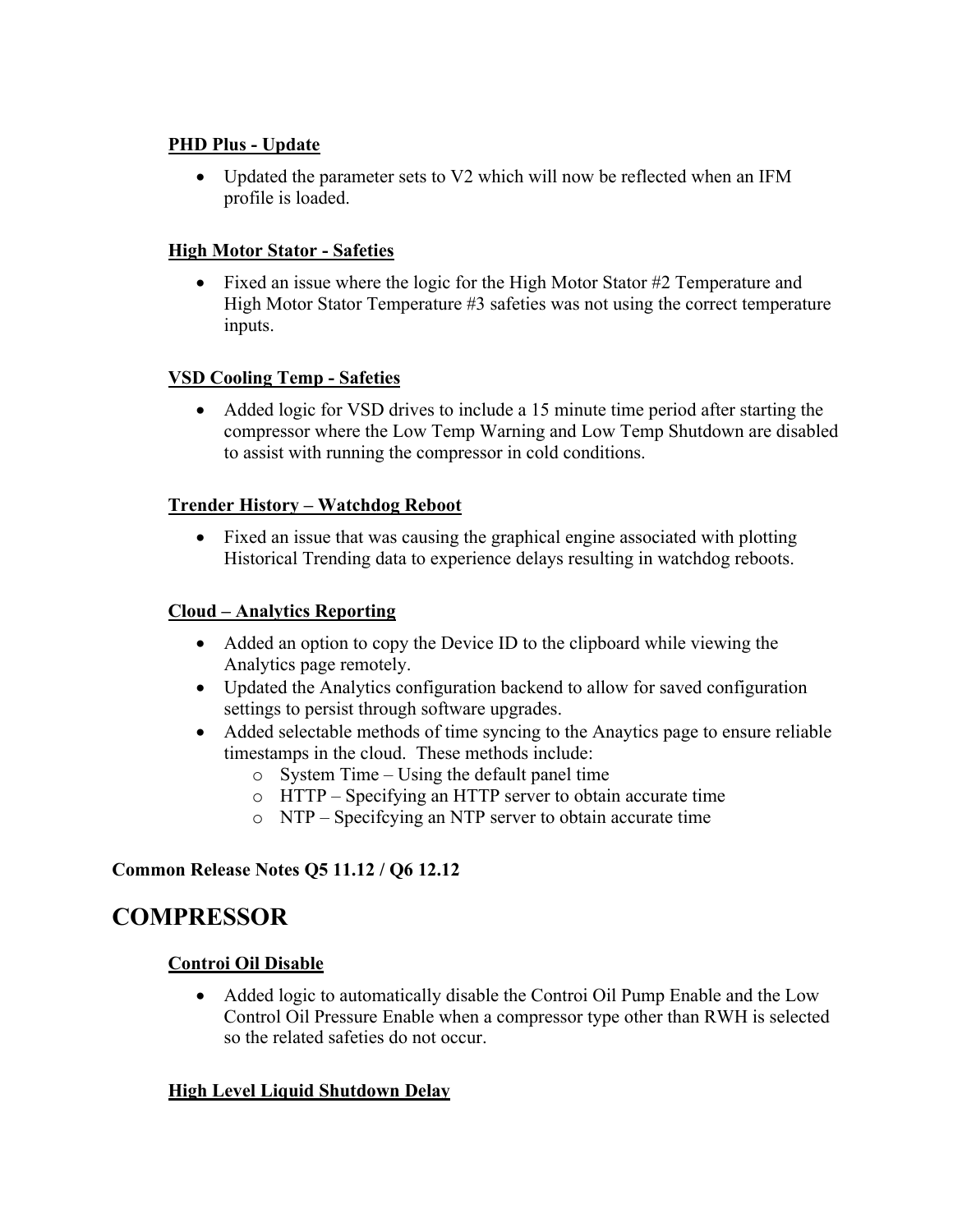• Changed the default value for a High Level Liquid Shutdown from 5 seconds to 2 seconds.

# **Maintenance – Check Motor Grease Time**

• Changed the default Check Motor Grease Time from 1200 hours to 1100 hours on the Maintenance page.

# **VFD Control – GEA, GL/GLX Compressors**

• Added VFD Control to the GEA GL/GLX compressor packages

### **WEG Starter Changes**

- Changed some of the values written to the WEG starters (SSW06 annd SSW07)
- Updated the Start Configuration (P202) to Current Limit (1)
- Changed the Acceleration Ramp Time (P102) default to 20 seconds
- Set the P278 register to Shunt Trip (13)
- Changed the SSW Nominal Current (P295) and Motor Nominal Current (P401) to no longer be written from the Quantum HD. These values will be set from the WEG factory.

# **Cloud Analytics Data**

- Fixed an issue that was causing the cloud services to time out resulting in a message in the event log
- Improved the efficiency of transmitting data from the Quantum HD controller to the cloud

### **Common Release Notes Q5 11.11 / Q6 12.11**

# **COMPRESSOR**

### **Operational Data – Proxy Settings**

• Fixed an issue where configurations for proxy settings on the Opertational Data configuration screen were not working.

### **Analytics Page**

• Changed the text on the Analytics page to "Operational Data" to match the language on the EULA screen.

# **Maintenance – Check Motor Grease Time**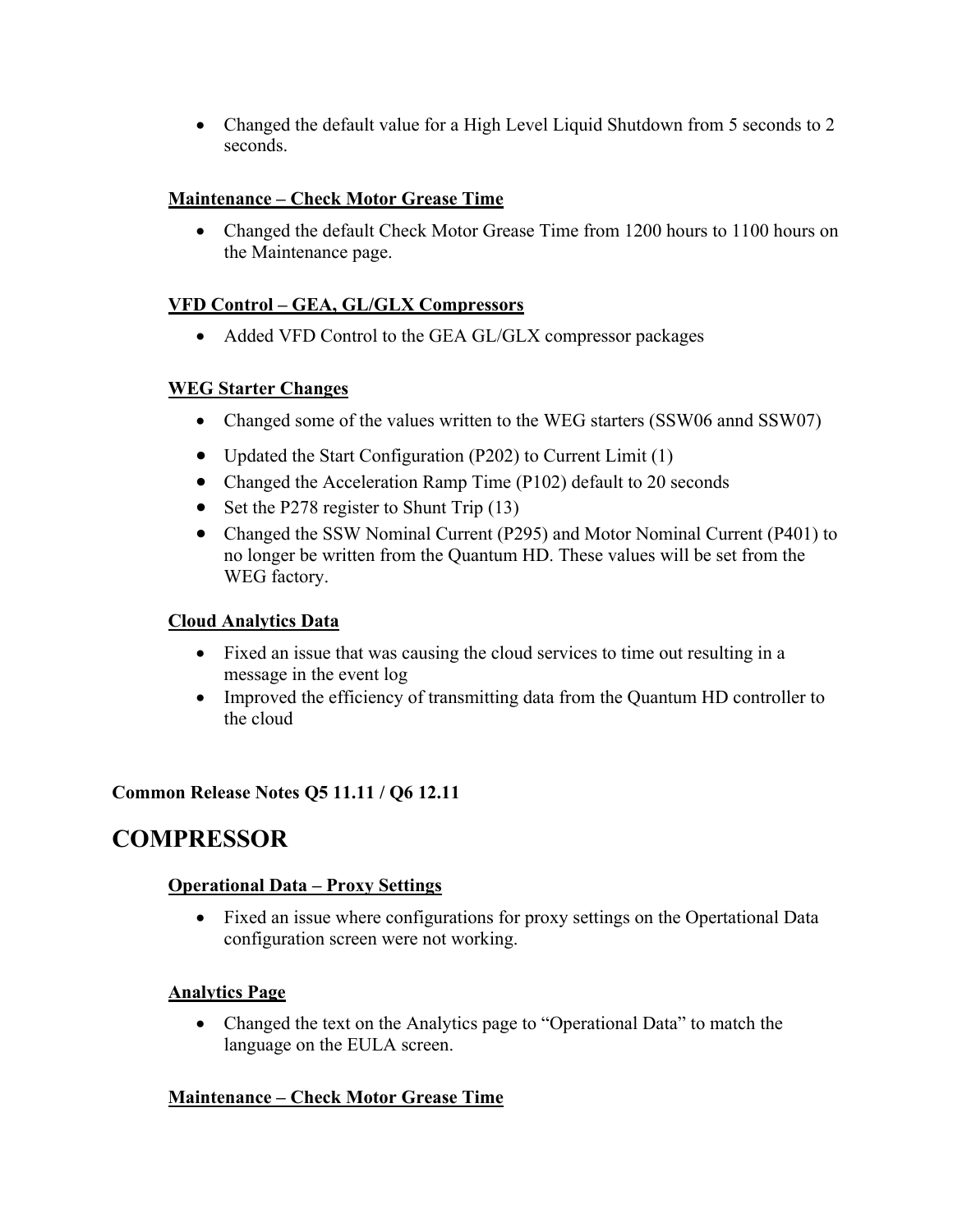• Changed the default Check Motor Grease Time from 1200 hours to 1100 hours on the Maintenance page.

# **PHD Plus – Decimal Accuracy**

• Changed the decimal accuracy of PHD plus modbus read values to be three places instead of two.

## **Condenser Control Logic**

• Fixed an issue in the Condenser Control logic where the Fan B output was being modulated when the Fan A output should have been the one being modulated.

### **Common Release Notes Q5 11.10 / Q6 12.10**

# **COMPRESSOR**

# **End User License Agreement**

• Added an End User License Agreement to the product that must be accepted before the software is used. An online version of the EULA can be found at the following address: johnsoncontrols.com/buildings/legal/digital/generaleula.

### **HPS Compressor – Remote Load**

• Fixed an issue where the speed was not increasing after sending a remote load command to an HPS compressor type.

### **Control Oil Menu Option**

• Changed the Control Oil section to only be displayed if the package type RWH is selected.

# **Operational Data**

- Added a toggle to enable Opertaional Data collection which allows system data to be collected and sent to a cloud storage location.
- Added an Analytics configuration page located under the System Overview menu options where a user can configure network settings related to Opertaional Data Collection.

# **Email Notifications – Custom SMTP**

• Fixed an issue where custom SMTP settings were not using the user assigned "From Address".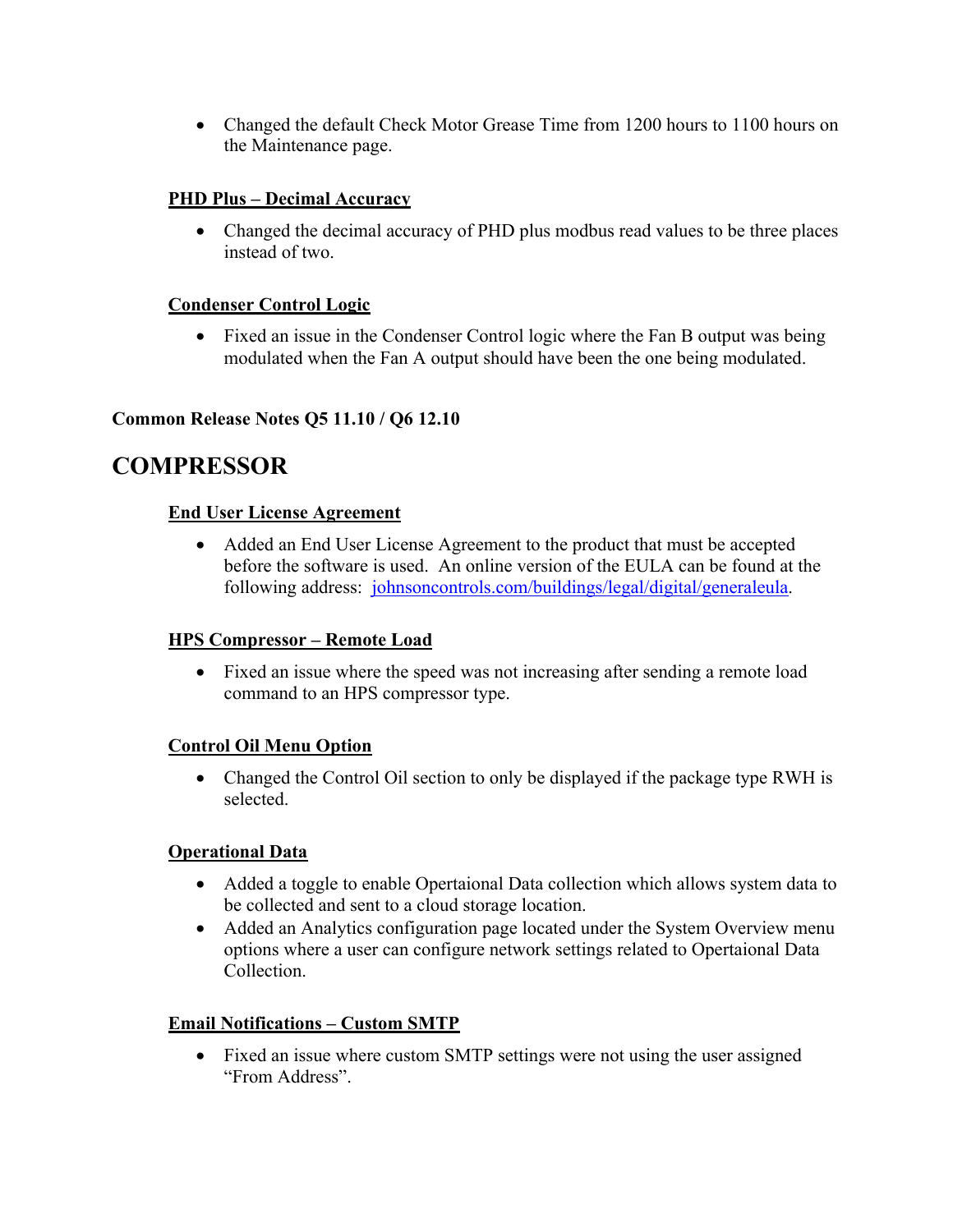### **Common Release Notes Q5 11.02 / Q6 12.02**

# **COMPRESSOR**

# **PhD Plus**

• Added the PhD Plus vibration monitoring system. The PhD Plus system reads vibration data from the IFM VSE002 module to track the compressor's vibration signals.

### **Semi Hermetic Compressor**

• Added the RSHC package type for the new Semi Hermetic compressor with the control logic for this compressor. The RSHC compressor does not use any Capacity or Volume control and is used with a VSD.

### **System Data Download/Trending**

- Changed the tabs on a downloaded System Data excel file so that the trending data tab appears first
- Provided the same System Data excel file to the user when the Download Trending Data is selected on the Trending screen as when Download System Data is selected on the Service screen
- Included the data units in the column headings in a downloaded trending file
- Saved the trending data in a number format instead of a text format so that calculations can be performed on the data and the numbers can easily be graphed

### **Atmospheric Pressure**

• Fixed an issue where the Atmospheric Pressure setpoint was being truncated to a whole number

# **Slide Valve Calibration Screen**

- Changed the arrangement of manual slide valve calibration steps to more clearly represent the order in which the operations should take place
- Added numerical indicators to the manual slide valve calibration steps and a note to reference the manual for further instruction
- Improved the status indicator of auto calibration to report the status of the operation and report when the process has failed

# **Analog Auxiliary Sensor Configuration Units**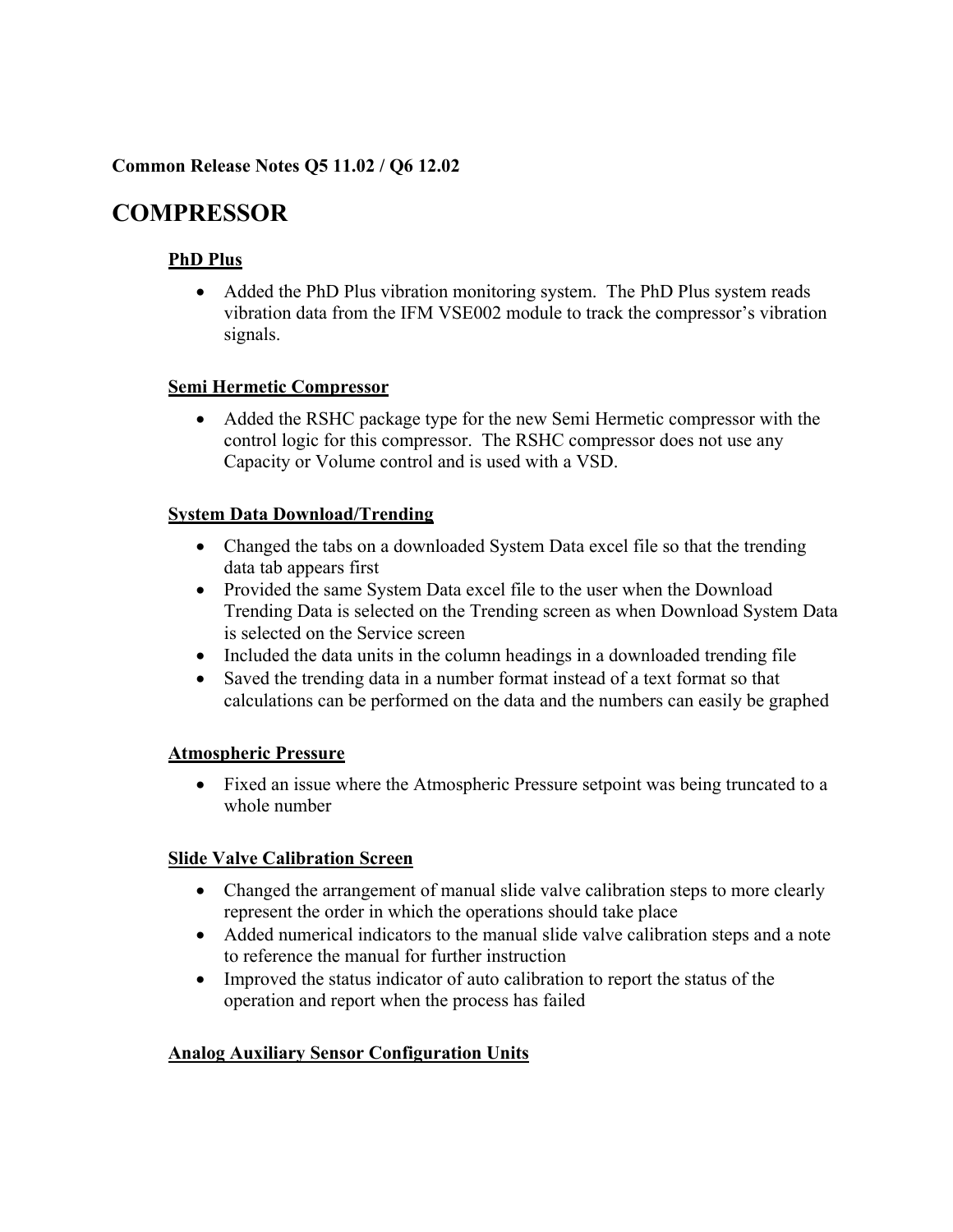- Fixed an issue where the panel would sometimes reboot if there was a space embedded in the unit fields of an Auxiliary Analog Input when the unit type was set to "Other"
- Fixed an issue where a user could type in custom units that were too long to display on the screen. The Units field is now limited to 8 characters.

# **Motor Stator Temperature Monitoring Page**

• Added an enhancement to the application to allow a user to review the Motor Stator temperatures and profile the temperatures. The existing Motor Stator configuration page was updated, and a new section was added under the Service menu.

### **Updated Product List**

• Enhanced the Product List section under the Networking settings to separate the local panel from other connected panels

### **DX Circuit Control**

• Changed the DX Circuit control to be active when the Compressor is in "Stopping" mode to unload the slide valve

### **Map File Terminology**

• Changed the terminology used on the map file upload and download page when viewing the panel remotely to be more consistent with how the interface looks while viewing the panel locally

### **Download System Data**

• Fixed an issue where the panel would restart unexpectedly while downloading System Data when the file was very large

### **Data Selections**

- Improved the sort selection and display logic around showing data points in the various data select modals (System Operating Values, Trending, User Defined) throughout the application
- Fixed an issue where the user was able to select more than 50 options from the user defined modal

### **Contacts Page - Navigation**

• Fixed an issue where navigating from the Contacts page to the System Overview page would cause the application to redirect the user to the product home page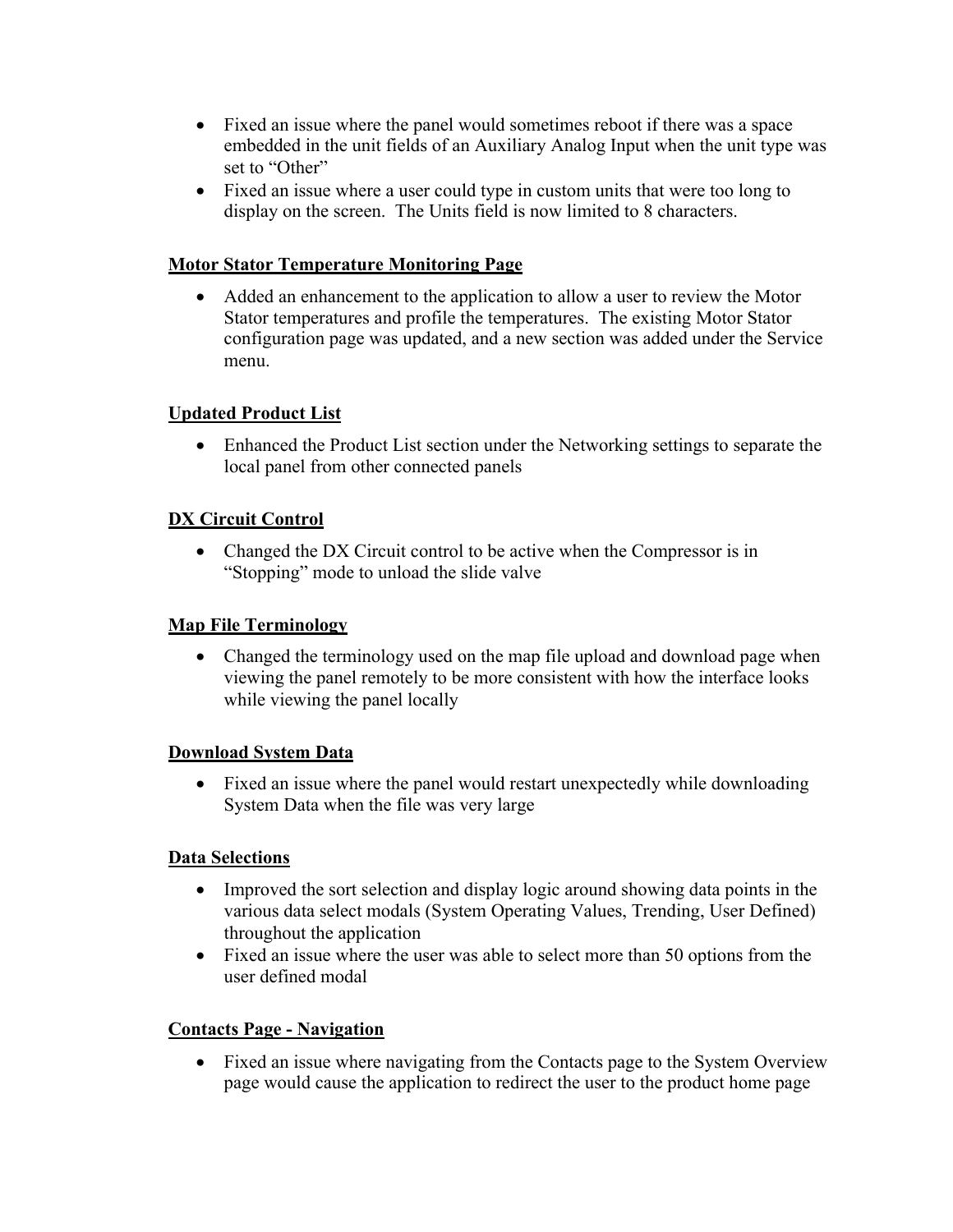### **System Restore**

• Fixed an issue that could cause a card to not boot after restoring setpoints and rebooting the panel shortly after

### **Trending – Reset Zoom Button**

• Fixed an issue where the Reset Zoom button could appear in the middle of the Trending graph

### **Temperature Units - Spelling**

• Corrected the spelling of the word "Celsius" in the Temperature Units selection on the Panel page

### **Language Support**

- Fixed an issue where larger Chinese characters caused certain text lines within the application to wrap and push user interface elements off the screen
- Added support for the Korean Language

### **Trending Data Point Selections**

- Fixed an issue where certain trending data points were not being saved when the power to the panel was cycled
- Fixed an issue where the modal to select trending data points was not correctly calculating how many points were being selected

### **Sequencing Mode**

• Fixed an issue where Remote Sequencing Mode was reverting to Auto Mode when the same IP address was entered into two systems even when one of the systems was disabled

### **Vyper – Restoring Setpoints**

• Fixed an issue that could occur when setpoints related to a Vyper drive are restored from version 11.00 or earlier to version 11.01. In this case in version 11.01 the Vyper cooling setpoints were disabled even through the Drive type was set to Vyper.

### **Remote Trending - Time**

• Changed the date and time displayed on the trending graph when viewed remotely to now align with the system time on the panel

### **500 Error Page**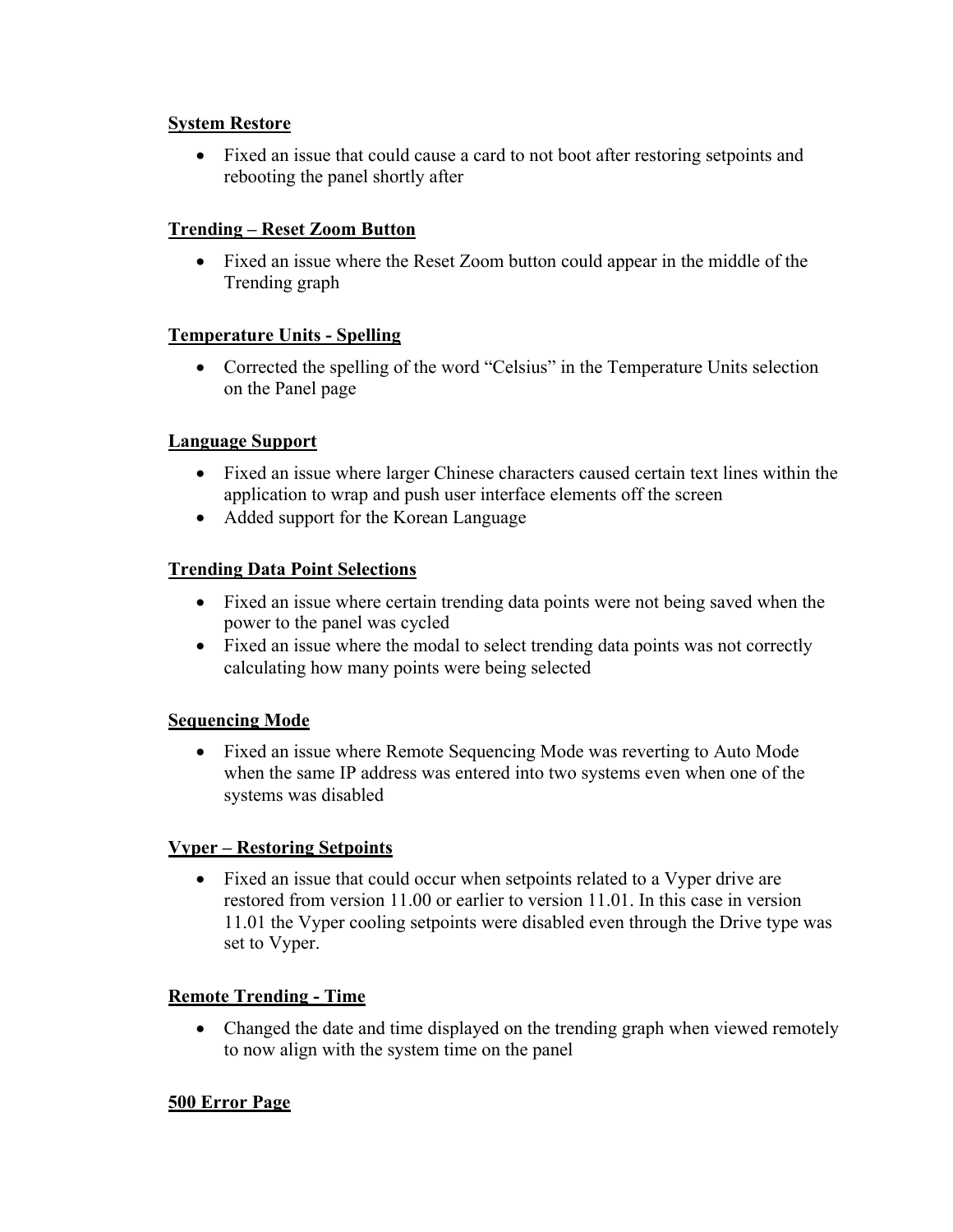- Updated the 500 Error page to allow a user to return to the Menu in the rare case of an internal server error. Previously when this occurred, the user would have to reboot the panel.
- Fixed an issue where navigating to the Home page immediately after changing a setpoint value resulted in a 500 Error being displayed

# **Recip – Liquid Injection Option**

• Removed the Liquid Injection option from Control Setpoints when the package type was set to Recip

# **Liquid Injection I/O**

• Fixed an issue where the Liquid Injection setpoints were referencing a digital value rather than an analog value

### **System Interface Panel Compatibility**

• Added support on the HD Unity Compressor for all Q6 SIP versions 3.0 or higher

### **Common Release Notes Q5 11.01 / Q6 12.01**

# **COMPRESSOR**

### **GEA GM Package**

• The GEA GM package control was updated to better unload the slide valve when the compressor is Off. For a GEA GM package with no oil pump, if the compressor is Off, the Capacity Mode is in Auto and the Slide Valve Position is above 5%, the Slide Valve Load and Unload outputs are energized at the same time. After the Slide Valve Position drops below 5%, both outputs will turn off. These outputs are energized to equalize the pressure on either side of the slide valve piston allowing the internal spring in the compressor to unload the Slide Valve.

### **Automatic Capacity Mode – Minimum Slide Valve Position**

• Fixed an issue where a compressor was unable to unload to  $0\%$  while the Capacity Mode was Auto or the Sequencing feature was being used. The compressor was not able to unload to 0% due to a hidden minimum slide valve setting which has been removed.

### **Pull Down Feature**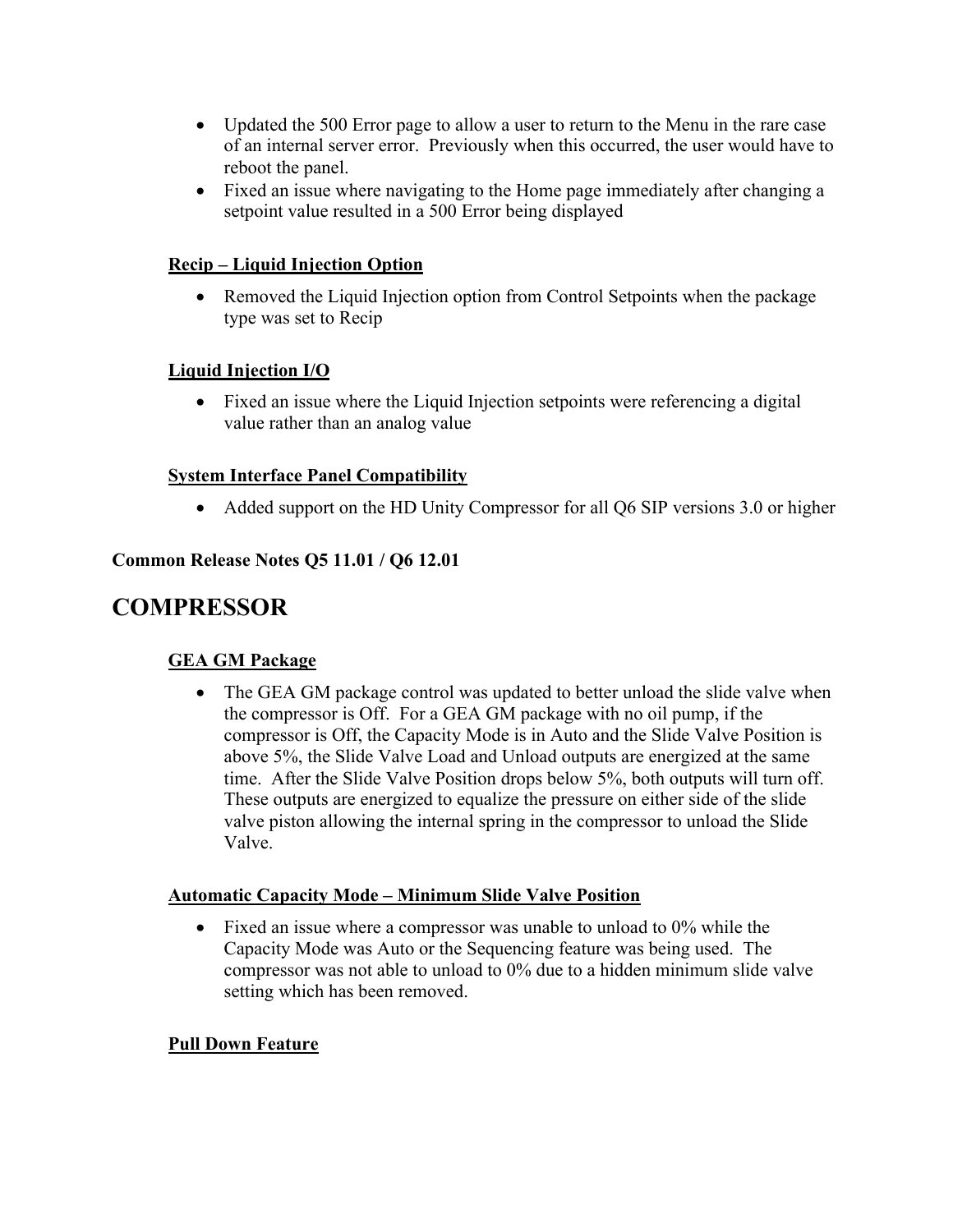• With an RDB package, the "Force Unload Load Inhibit" timer to be turned off on startup if the Pull Down feature is enabled to prevent the two Load Inhibits from being in conflict

# **Capacity Control Display**

- Fixed an issue where the current capacity control mode was not being updated on the banner at the top of the screen
- Enhanced the Capacity Control page to include the title and description of the current mode being modified

### **Serial Communications**

- Fixed an issue where the bad packet counter was not being incremented when DBS or SSW communication was configured
- Fixed an issue where having multiple serial port communication protocols enabled was generating a condition that caused random bursts of data to be periodically transmitted on the activated ports.

# **User Defined Refrigerants**

- Updated the user defined refrigerant selections to include the most recent language data.
- Fixed an issue where certain user defined refrigerant selections were displaying the incorrect text

# **Event Log**

• Fixed an issue where the event log was not showing the proper text readout causing incorrect language data to be displayed

# **Analog I/O Modal**

• Fixed an issue where selectable values in the modals on the Analog I/O configuration page were being displayed off the screen

### **Trending**

- Enhanced the Trending feature to allow a user to select up to 10 channels for both Historical and Real Time Trending
- Updated the file downloaded from the Trending pages to now indicate in the file name if the data is Historical or Real Time Trending data

### **Contacts**

• Enhanced the Contacts page to now be shared and distributed to other Unity Compressor product panels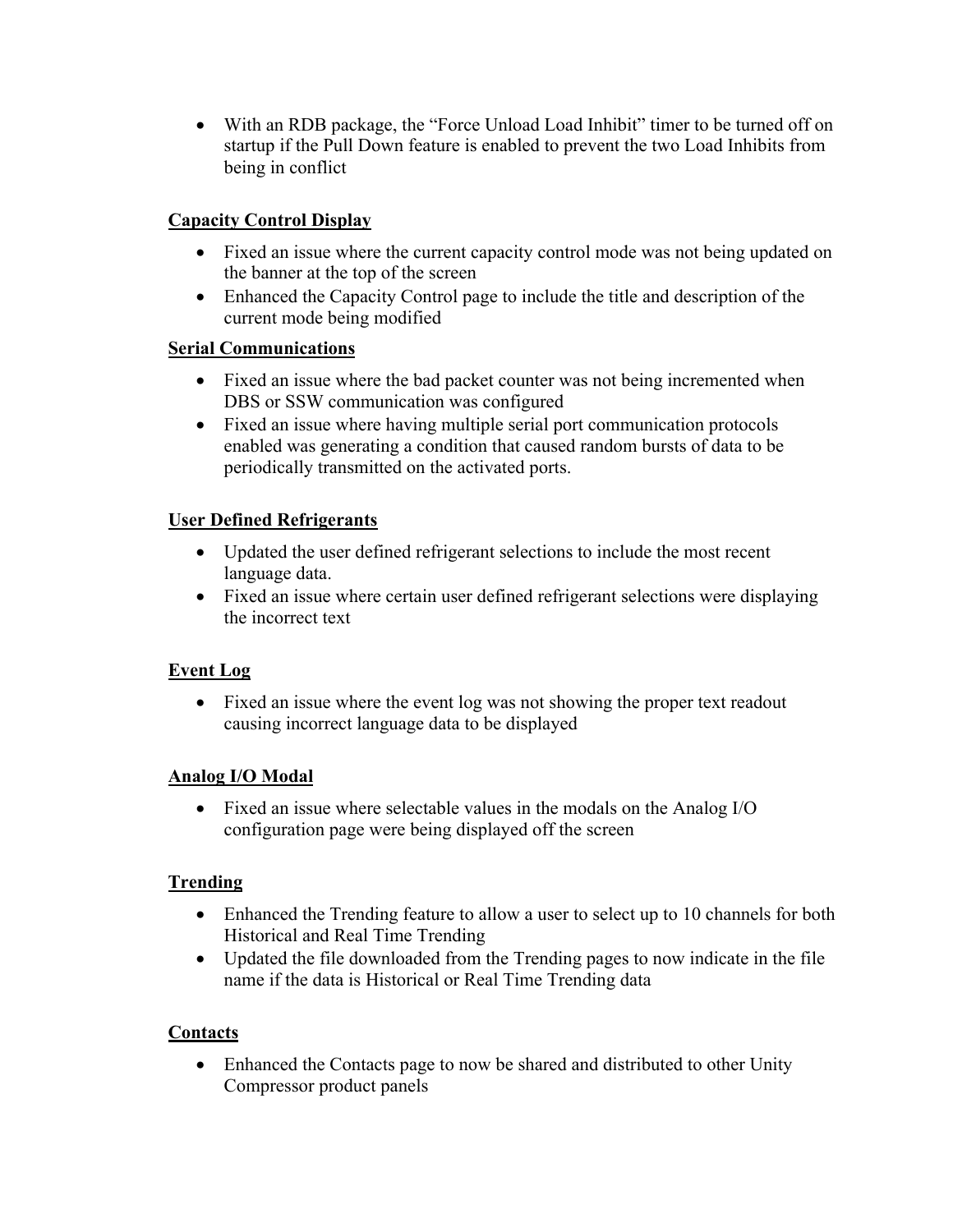#### **Pressure Resolution**

• Moved the "Pressure Resolution" setpoint to the panel page and changed the value to be shared and distributed between other Unity Compressor product panels

### **Analog Outputs**

• Added the option on the Analog Output page to change the Sensor Output to 0- $10v$ 

### **Network Factory Settings**

• Enhanced the process of restoring network settings to default by using the (Q6) dipswitch/ (Q5) jumper configuration to clear and rewrite all network settings to avoid potential sync issues

### **Email Notifications**

- Enhanced the notifications email server to reliably send new events and alarms on a one minute cycle as new events and alarms occur
- Combined the email notifications and group pages into one page to simplify managing notification configurations

### **Clean Screen Timeout**

- Changed the default timer for the Clean Screen feature from 1 minute to 30 seconds
- Changed the units for the Clean Screen timer to be seconds rather than minutes

### **Setpoint Maintenance**

• Updated the feedback message that informs the user that invalid characters were entered when trying to save a setpoint file to be more specific and contain all of the characters considered illegal by the controller

### **URL Field**

• Removed the URL field from the Edit page in the product list

### **Advanced Network Settings**

• Added an "Advanced Network" dropdown located on the Network page which will hide or display advanced networking configurations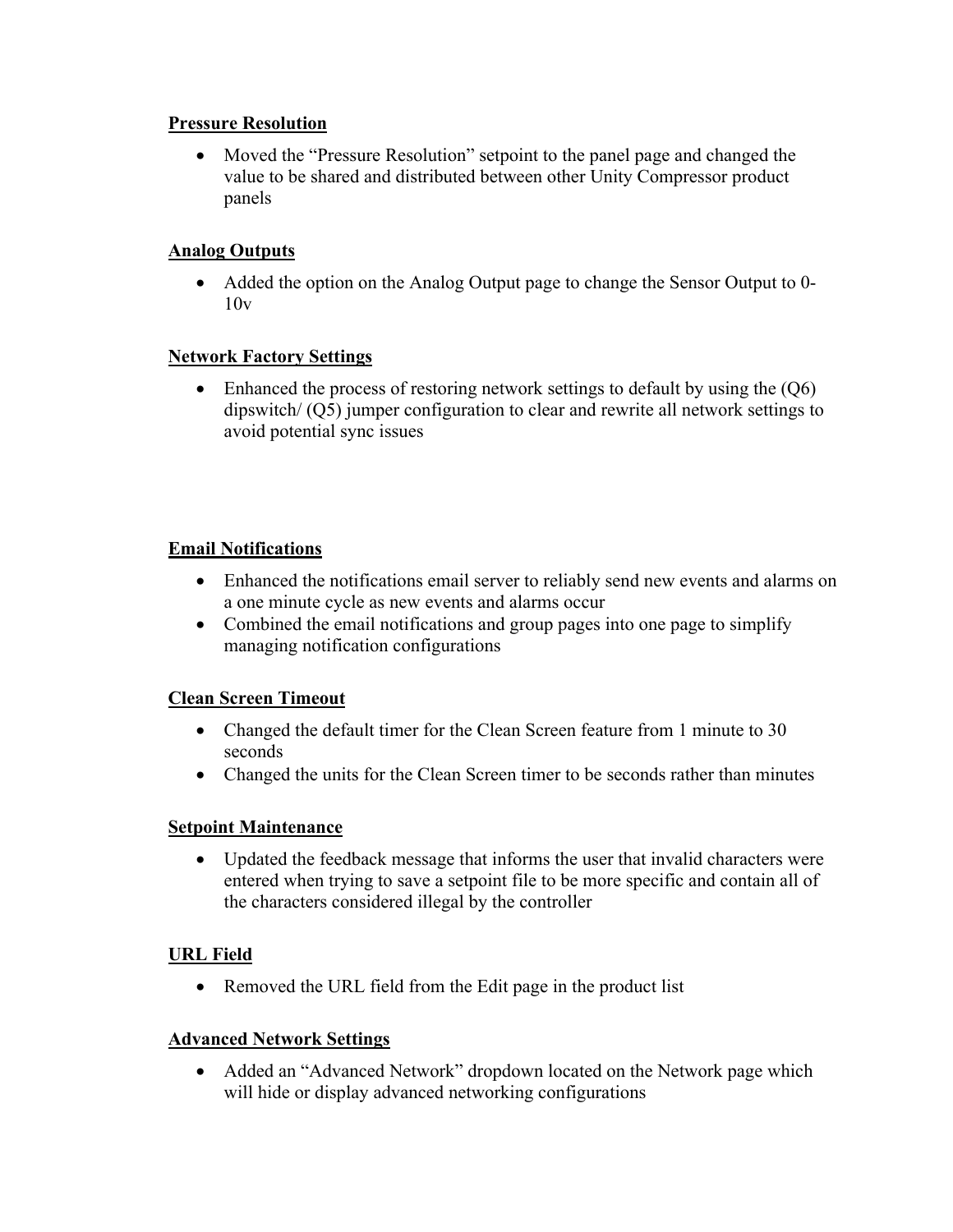• Added the option to configure the Dynamic Name Server used by the panel. This option is located on the Networking page from the System Overview after setting Advanced Networking to be "Displayed"

### **Delete Saved Setpoints**

• Enhanced the "Delete Setpoints" operation to no longer require the server to be restarted.

### **Touchscreen Calibration**

• Added a modal to be displayed after the user performs a touchscreen calibration indicating the result of the calibration. If calibration fails for any reason, the user will be prompted to retry

### **Email - SMTP Factory Settings #2**

• Fixed an authorization mismatch that was causing emails and notifications using the Factory Settings #2 option to fail to send

### **Email – SMTP Password**

• Added a mask to the SMTP password field that will hide the plain-text saved passwords.

### **Panel Time**

- Removed an automatic service that was causing the panel time to be reverted after rebooting while connected to a network with internet access
- Added a dropdown for the user to select a time zone
- Changing the date format from US to European format will not update the date fields on the screen to be shown in the correct order

### **Add Factory Card Page**

• Fixed an issue where a user was not able to open the System Overview menu modal while accessing the Add Factory Card page

### **Panel Temperature Selection**

• Fixed an issue where changing the temperature units was not distributed to all products within the Quantum HD Unity Network

### **About Screen**

• Changed the size of the CFast/CompactFlash card id column so the text would not wrap to the next row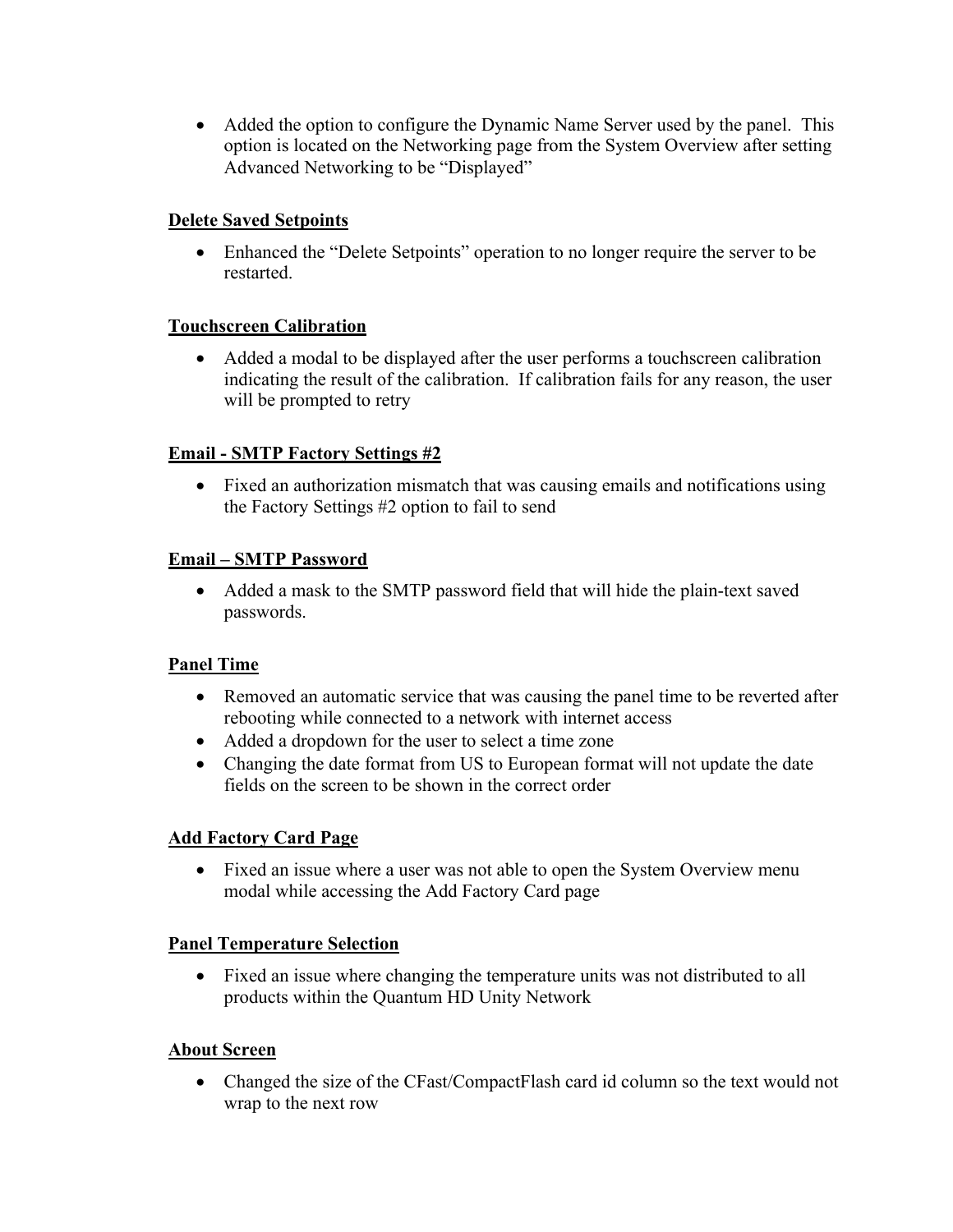### **Network Restore**

• Fixed an issue that prevented the changing of network settings after performing a network restore via the (Q6) dipswitch/ (Q5) jumper

### **Security Users**

- Fixed an issue where attempting to delete the currently logged in user would log out prematurely and cause the operation to fail
- Implemented a feature that automatically logs a User out if they choose to restore default users while not being logged in as one of those groups

### **Remote Users Page**

• Fixed an issue on the Remote Users page where expired sessions were not being removed from the Sessions List

### **500 Error Page**

• Updated the 500 error page to allow a user to redirect in the rare case of an internal server error rather than be forced to reboot the panel

### **Freeze Screen Update**

- Updated the Alarms page to now have a "Freeze Data" button that will display a modal with the data values captured when the alarm occurred.
- Enhanced the Freeze Screen modal to show more data and corrected instances where the wrong text index was being displayed

### **Compressor Release Notes Q5 11.00 / Q6 12.00**

# **Compressor**

# **Networked Product Message**

• Changed the Network List page to update the message requiring all Unity products to be version 10.40 or later.

### **Sequencing Control**

- Added a "Full Load Drive Speed" setpoint on the Sequencing Control page. (PUC-344)
- Fixed an issue where the Sequencing Master Compressor was not identified on the Sequencing page.

### **Trending – Est. kW**

• Added "Estimated kW" as a Trending option that defaults to a calculated kW value when an analog input for kW is not configured.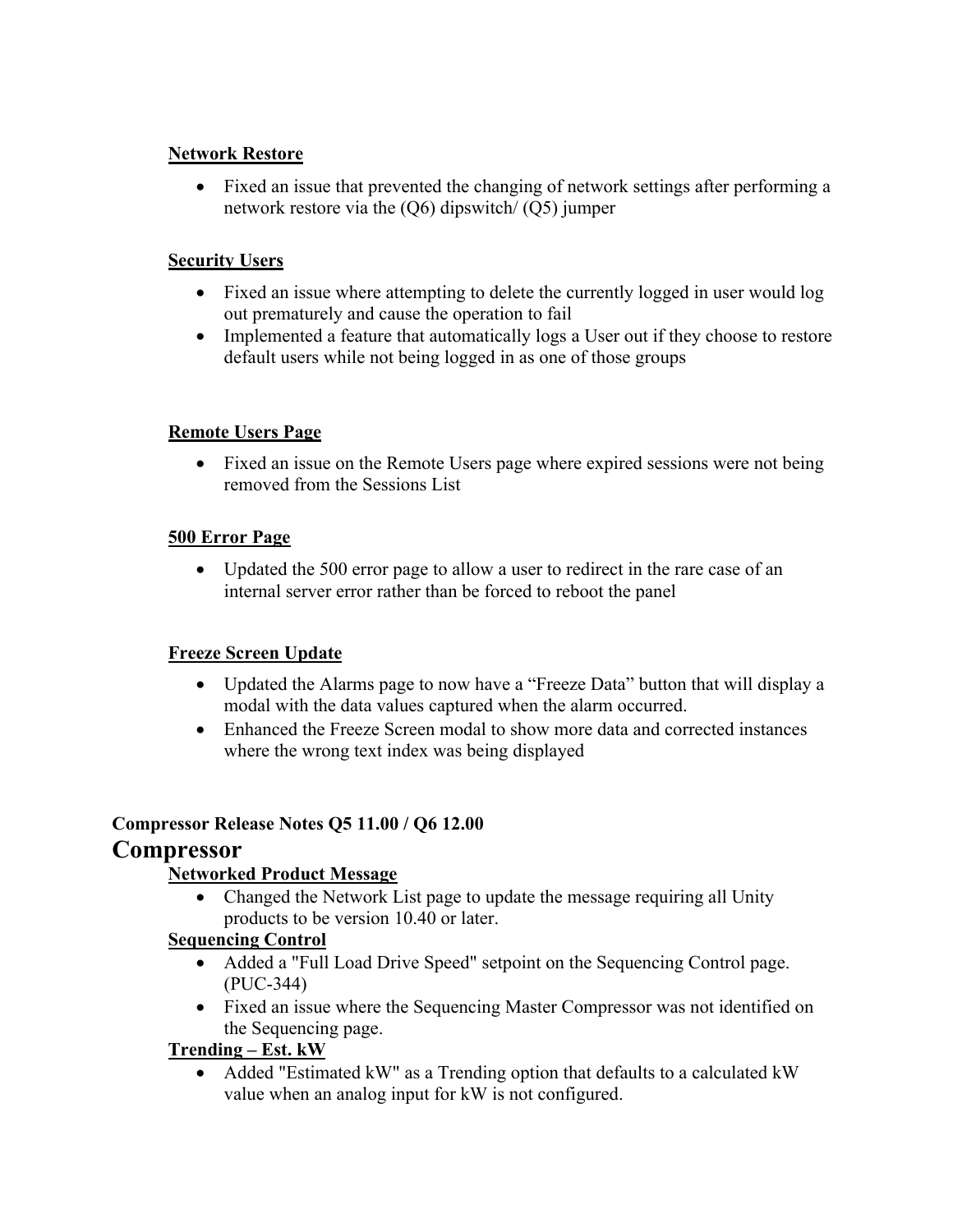### **Capacity Slide Position**

• Fixed an issue where the Capacity Slide Position on various pages was being incorrectly displayed as an analog value instead of a calculated value.

# **Skip Frequency Bands**

- Fixed an issue where a user was able to enter overlapping Skip Frequencies on the VSD configuration page.
- Added a warning message when a user tries to set a Skip Frequency Band range greater than 5% while preventing a range greater than 20%.

### **Remote Capacity Control**

• Fixed an issue where the value of the Remote Capacity Control setpoint was not matching on different pages.

### **IP Address Range**

• Fixed an issue that allowed a user to enter an invalid IP address and port number which would cause the panel to lose connection with other Unity products.

### **Setpoint Maintenance**

- Fixed an issue where a large saved setpoint filename would cause the submit button on the Restore Setpoint page to be pushed off the screen.
- Fixed an issue where entering invalid characters while saving setpoints caused the save to fail.

### **IP Address Range**

• Fixed an issue that allowed a user to enter an invalid IP address and port number which would cause the panel to lose connection with other Unity products.

### **Security Users**

- Fixed an issue where one of the default user levels could be removed.
- Fixed an issue where a Security User could be set up without specifying a PIN code.
- Fixed an issue where editing a Security User caused the associated PIN code to be lost.

# **Network Configuration**

• Fixed an issue where entering invalid network configurations would cause the panel to malfunction due to the operating system not recognizing the network interface settings.

# **Unity Network**

• Fixed an issue where a user could add multiple Condenser/Vessel and Engine Room products to the Unity network.

# **Compressor Overview**

• Fixed an issue on the System Overview page where a Unity product in shutdown would incorrectly be shown as in a warning state.

# **Panel Temperature Selection**

• Fixed an issue where changing the unit of temperature measurement was not reflected on other products within the Unity Network. Changing this value will now be correctly distributed to all connected products.

# **Number Entry**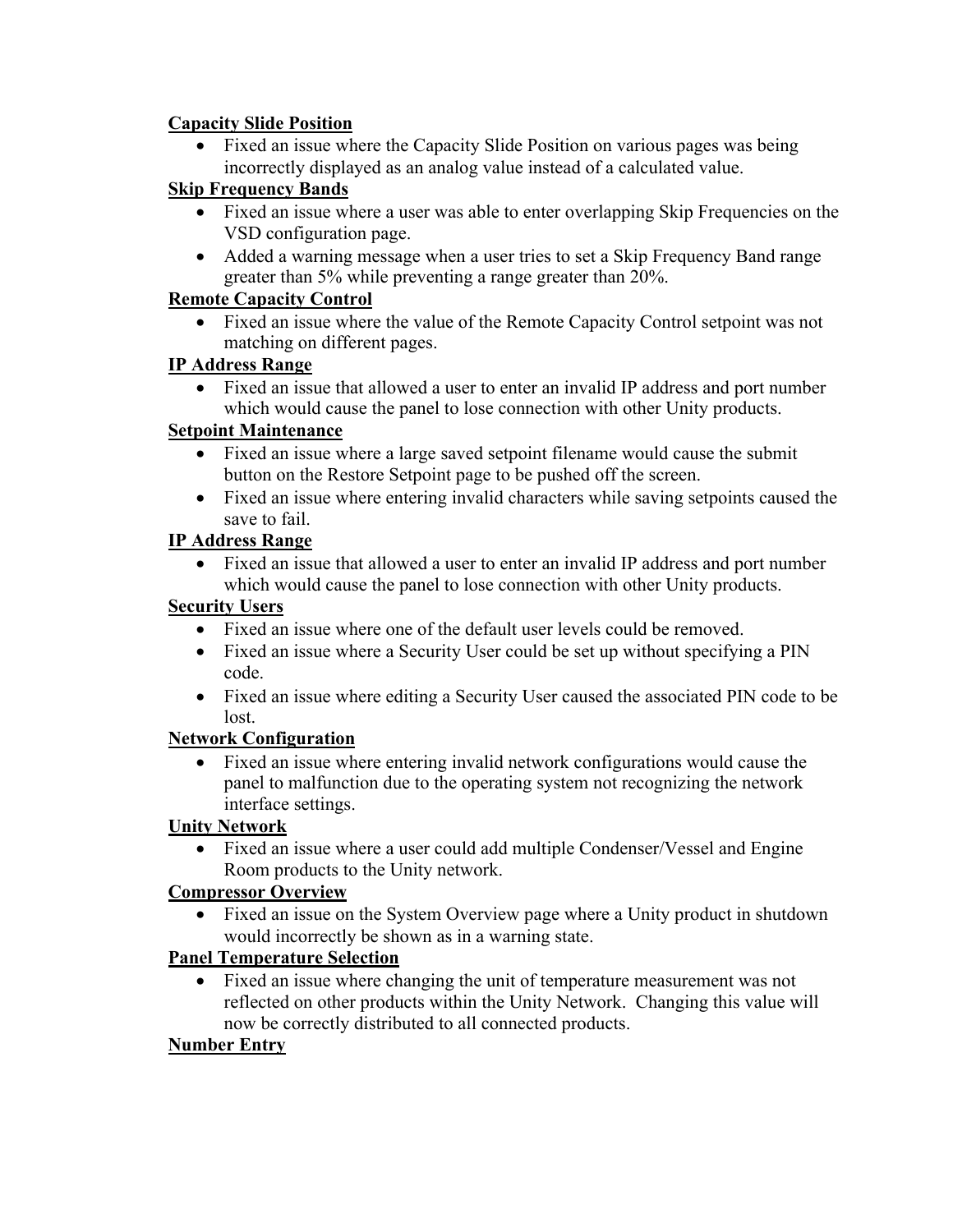• Fixed an issue where a user accessing a Unity product remotely would have inconsistencies with the displayed keypad when clicking on a setpoint field in an unexpected way.

# **On-Screen Keyboard**

- Fixed an issue with the onscreen keyboard where the behavior of Shift and Caps Lock was not consistent.
- Changed the onscreen keyboard Shift key to now toggle "off" after typing one character instead of remaining active.

### **Remote Users Page**

• Added a Session List to the Security page that allows a user to see other users who are remotely logged in to the panel.

### **About Screen**

- Added additional fields to the About page that shows the board type, distinguishing between Q5 and Q6 processors.
- Added range checking to the Order Number and Sales Number fields on the About screen to ensure that the numbers entered are valid.

#### **Remote Auto Login**

• Fixed an issue where Auto Login failed when the Unity Network contained more than one compressor.

#### **Factory Menu**

• Fixed an issue where the Menu and the Compressor Controller Buttons were overlapping while logged in at the Factory level.

#### **Demo Mode**

• Fixed an issue where the language field was allowed to be changed on the demo panels.

### **Compressor Release Notes 10.53**

# **Compressor**

### **WEG Fix**

• An issue was corrected where the following 8 alarms were not being checked when the Drive Type was set to SSW (Solid State WEG). Refer to Frick NS Letter NS-15-17 for more details

> High Motor Current Shutdown High Motor Current Warning Low Motor Current Shutdown Compressor Auxiliary Shutdown

Starting Failure – No Compressor Aux Starting Failure – Low Motor Amps

False Running Failure – Compressor Confirmed Running Input False Running Failure – Motor Amps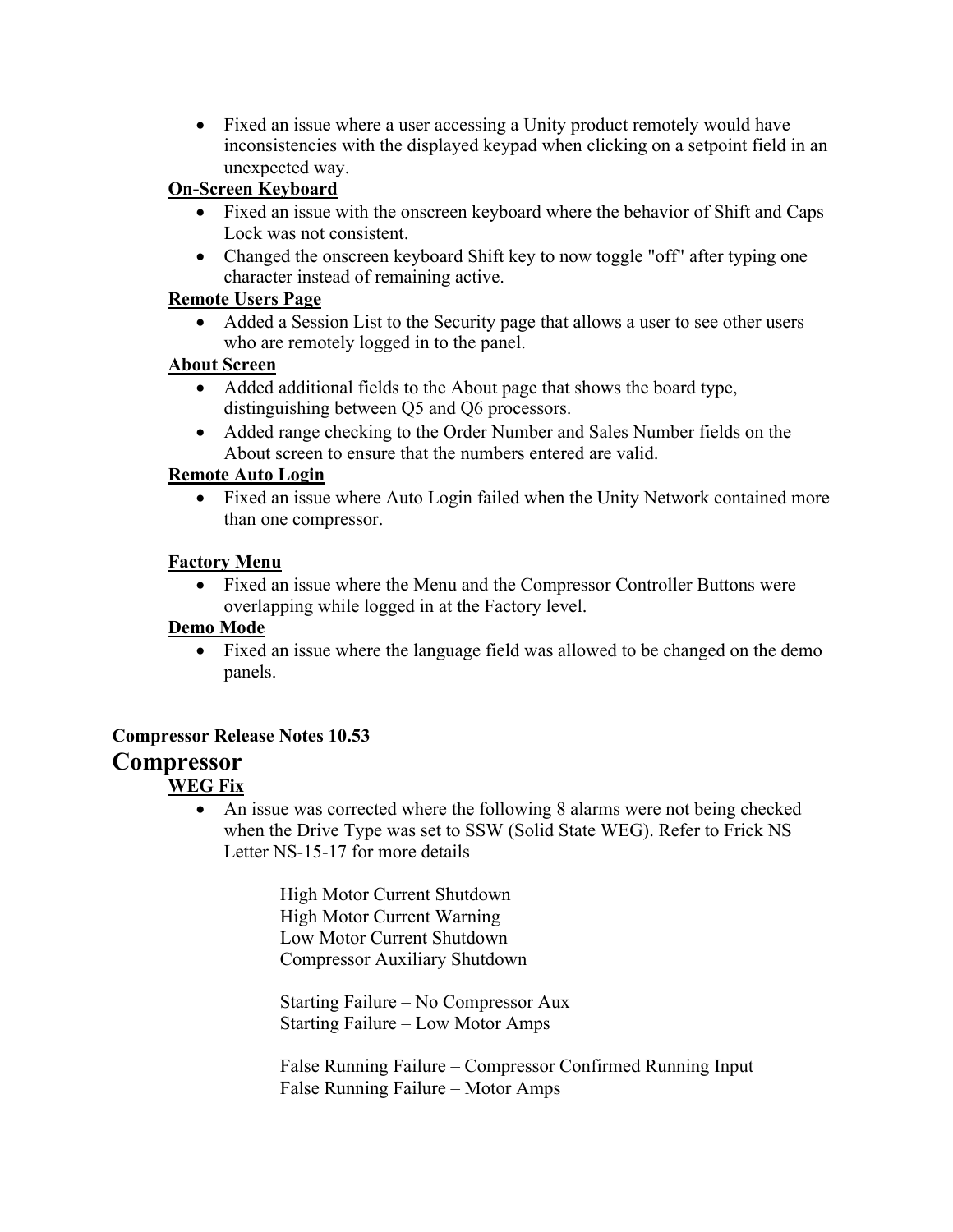### **Digital I/O Settings**

• On Page 4 of the Digital I/O Configuration, a number of the IO Board and IO Channel selections were displayed incorrectly. The selections did not match the Channel Names that were listed. In addition, some of the Status values were incorrect. These items have been corrected.

# **Condenser Control**

• On the Condenser Configuration page, the Output B VFD speed was always displayed as 0% even when the Output B VFD was operating. This has been corrected to show the Output B VFD speed.

### **Compressor Release Notes 10.52**

# **Compressor**

### **Skip Frequency Bands**

• Added 3 skip frequency bands to the VSD page, increasing the total number of bands to 8.

### **Restore Setpoints**

- Fixed an issue where the restoration of setpoints caused the local panel to lose visibility of other Unity products.
- Fixed an issue where the restoration of setpoints would fail if the name given to the saved setpoints was too long.

### **GEA GM Package**

• Added the GEA GM package type as a standard selection.

### **Capacity Slide Position**

• On the System Operating Values (Home Page) and on the User Defined Page, changed the Capacity Slide Position to show the calculated value instead of the Analog value. The Calculated value is the Capacity Slide value that is displayed on the Home page.

### **Maintenance Log**

• Fixed an issue where messages submitted through the Maintenance Log were not being displayed on Maintenance Log page.

### **Messages**

• Fixed an issue where submitted messages were being formatted to only display lowercase characters.

### **Email Notification**

• Changed the email notification for events and alarms to now include the user defined name of the product in the email header.

### **Ping Command**

• Changed the Ping Command function on the Diagnostics Page to now display the entered IP address and to execute the ping when the corresponding button is pressed.

# **Back Button**

• Changed the Back Button style/color on the Retransmitting Output and Superheat Control pages to match the convention used elsewhere throughout the software.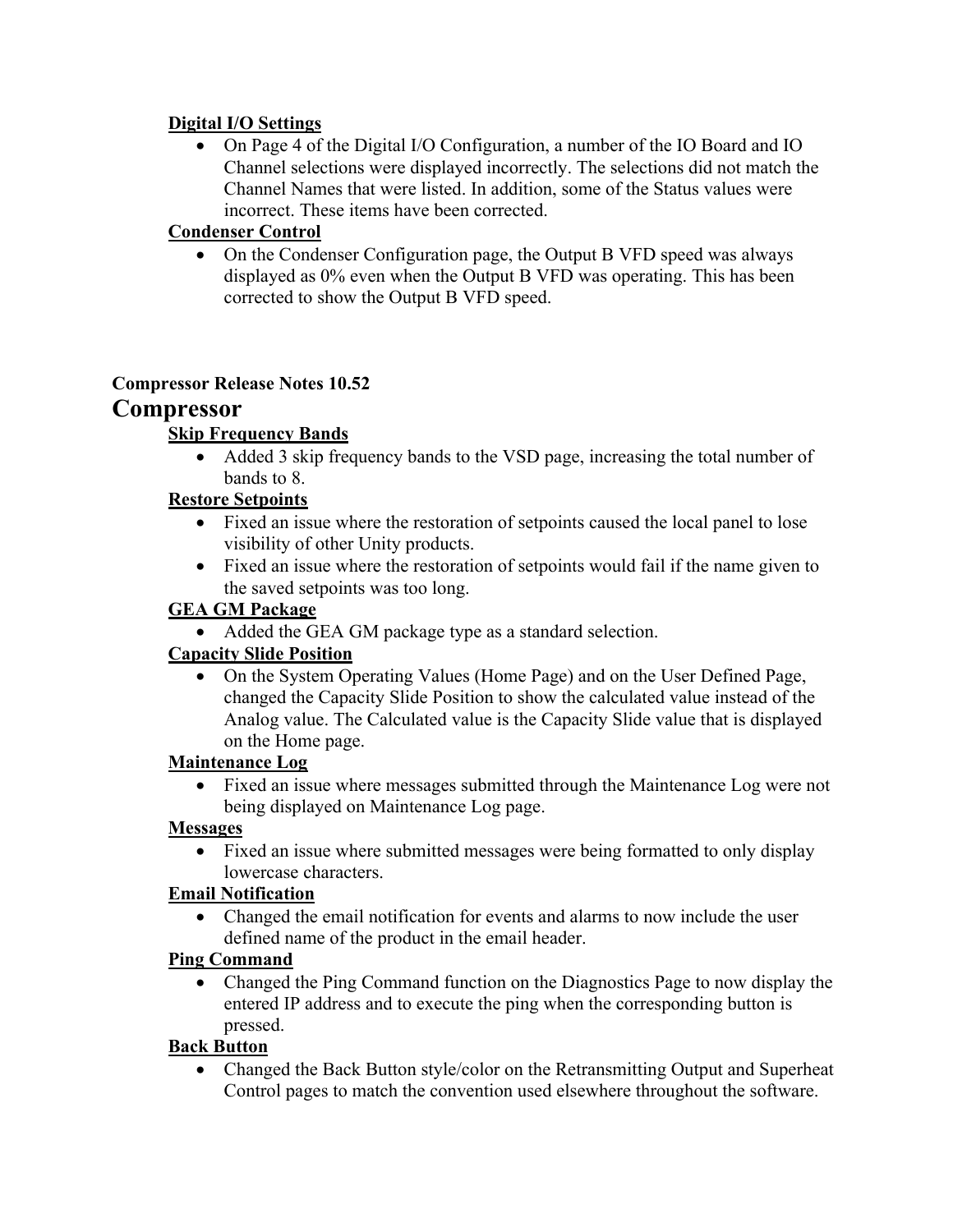# **IO Channel Entry**

- Changed the setpoint entry box on the Analog Outputs page to display the name of the Analog Output when modifying an I/O Channel value.
- Changed the setpoint entry box on the Digital I/O page to display the name of the Output when modifying an I/O Channel value.
- Changed the setpoint entry box on the Retransmitting Output page to display the Row Letter when modifying an I/O Channel value.

# **Condenser Step Order**

• Changed the Step Order setpoint entry boxes on the Condenser page to display the output that is being modified.

# **Compressor Sequencing System Pages**

- Removed the "Order" button from the Sequencing System pages.
- Changed the setpoint entry on the Sequencing System pages to display the row letter of the sequencing setpoint that is being modified.
- Changed instances where "Control Point" was displayed on Sequencing pages to "Control Value" to adhere to a consistent nomenclature.

# **Timed Digital Output Control**

• Changed the Time of Day setpoint entry boxes on the Digital Auxiliaries Page to display channel information for the field that is being modified.

# **Compressor Release Notes 10.51**

# **Compressor**

# **Economizer Control/WEG**

• Fixed an issue where the economizer output would not turn on when the Drive Type was set to SSW (Solid State WEG starter).

# **WEG Starter Comms**

- Fixed an issue where the motor amps would be displayed on the Quantum HD at  $1/10<sup>th</sup>$  the actual amp draw. This only occurs under the following configuration/condition.
	- The Drive type is selected as "SSW" on the Package Configuration page.<br>- The "Read Motor Amps From" parameter is selected as "SSW" on the SS
	- The "Read Motor Amps From" parameter is selected as "SSW" on the SSW Starter page in Drive Configuration.
	- The starter size is 820 amp or higher.

On all other starters, the communicated amp draw displayed on the Quantum HD is correct.

# **Recip Compressor Control**

- Added new features to the Recip package type. These include digital output control for Head Cooling, Oil Cooling and Separator Oil Return, VFD control for Recip compressors and updated oil safeties to match the requirements of Recip compressors.
- The Recip Starting logic was updated, allowing the Recip compressor to step load to 100% capacity immediately after starting. In previous versions there was a fixed delay after Starting before the Recip steps were allowed to load.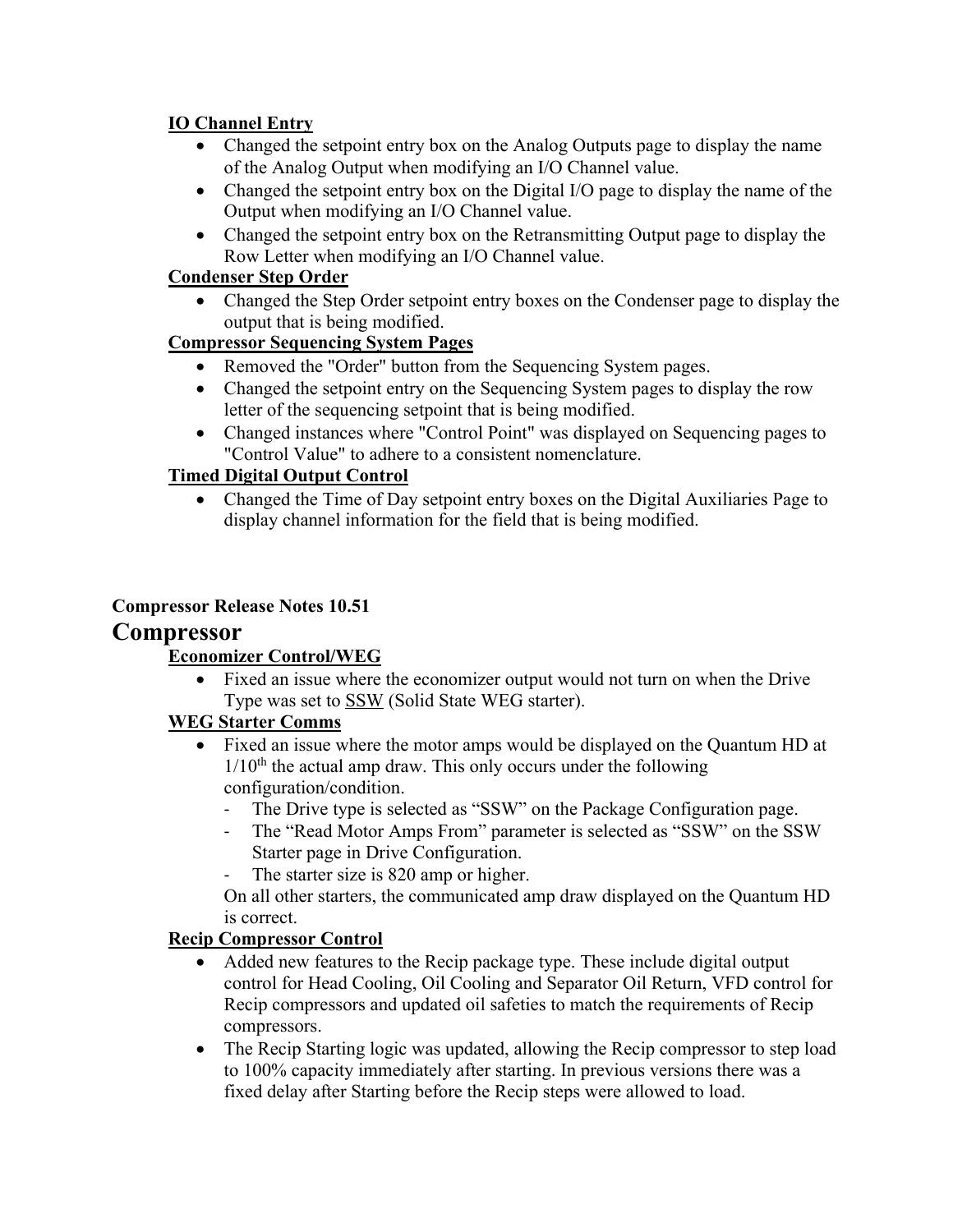# **Economizer Digital Output Override Message**

• Added an "Override" message that is displayed when the differential pressure between discharge and suction is too low. This message indicates why the economizer digital output is not energized. The override message and logic are displayed in the Economizer parameter block on the Package Configuration page.

# **Event Emails**

• Fixed an issue where the message attached to a "Clear Recycle Delay" Event was blank.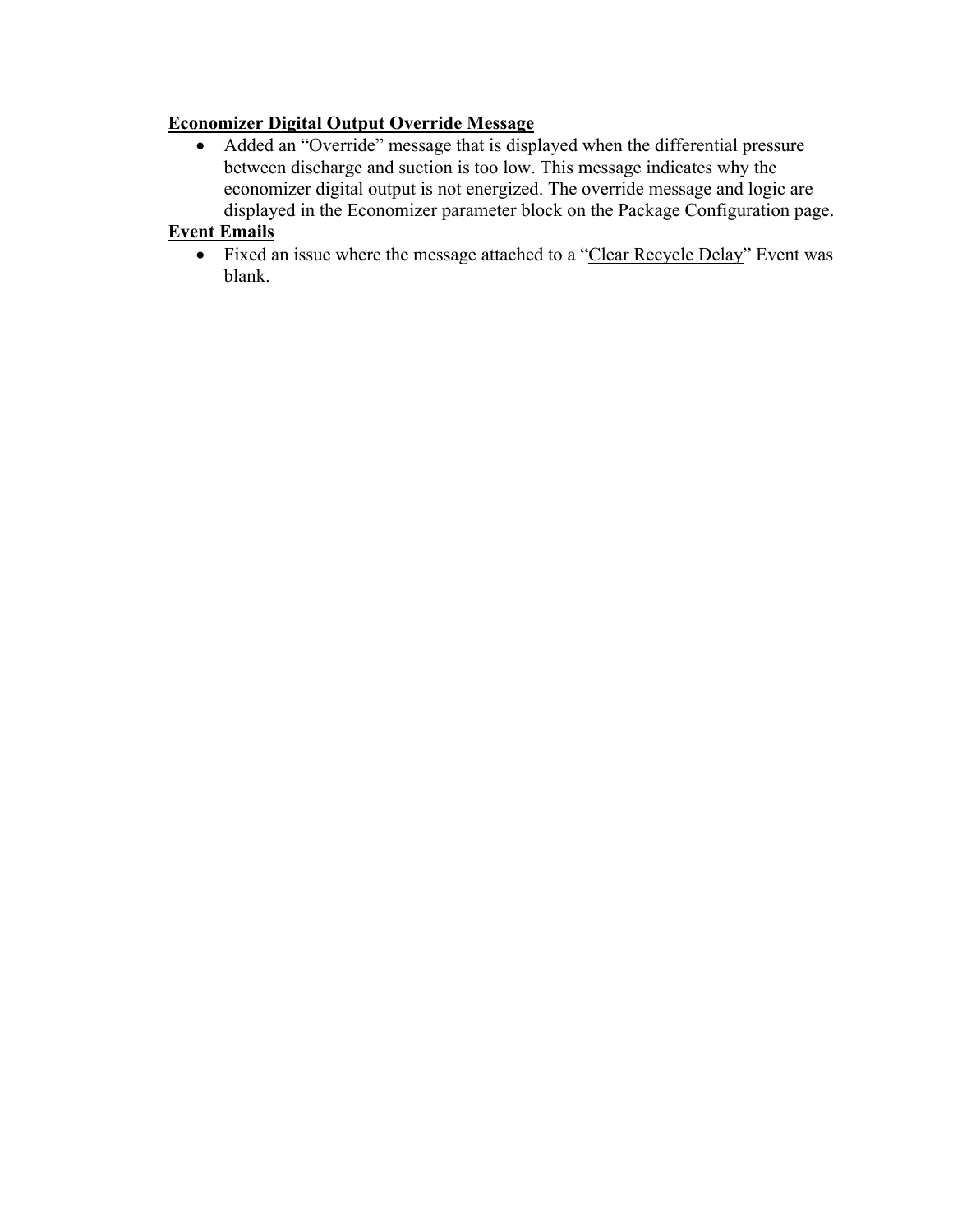# **Email Notification**

• Fixed issue where the "Send Notification" button was not working with User Defined settings on the Notifications Screen.

# **Ethernet Port Blocking**

• Added Ethernet ports "44818" (Allen Bradley Ethernet/IP) and "502" (Modbus TCP) to the list of blocked ports.

# **RDB Compressor Setpoints**

• Fixed an issue with the RDB package type where the RDB setpoints on the Configuration > Compressor page were being displayed off the page when all the options were enabled.

# **Capacity / Volume Calibration Page**

• Changed the heading on the upper left corner of the page to display "Capacity" Slide".

# **RELEASE NOTES FOR 10.50**

# **Compressor**

# **Product Selection Banner**

• Updated look and feel of product selection banner. Lowered product selection dropdown, updated dropdown text to "Product Selection" and made product name text display.

### **Slide Valve Load Inhibit and Force Unload Messages Not Displayed**

The Load Inhibit and Force Unload Messages are now displayed on the Home page when the panel is in a Load Inhibit or Force Unload condition.

# **Separator Heater Control**

When the Oil Pump type is set to "Full Time" and Oil Level Shutdown is Enabled, the Separator Heater output is now turned "Off" when the Oil Level Input is not energized. This aligns with the logic for No Pump and Demand Pump.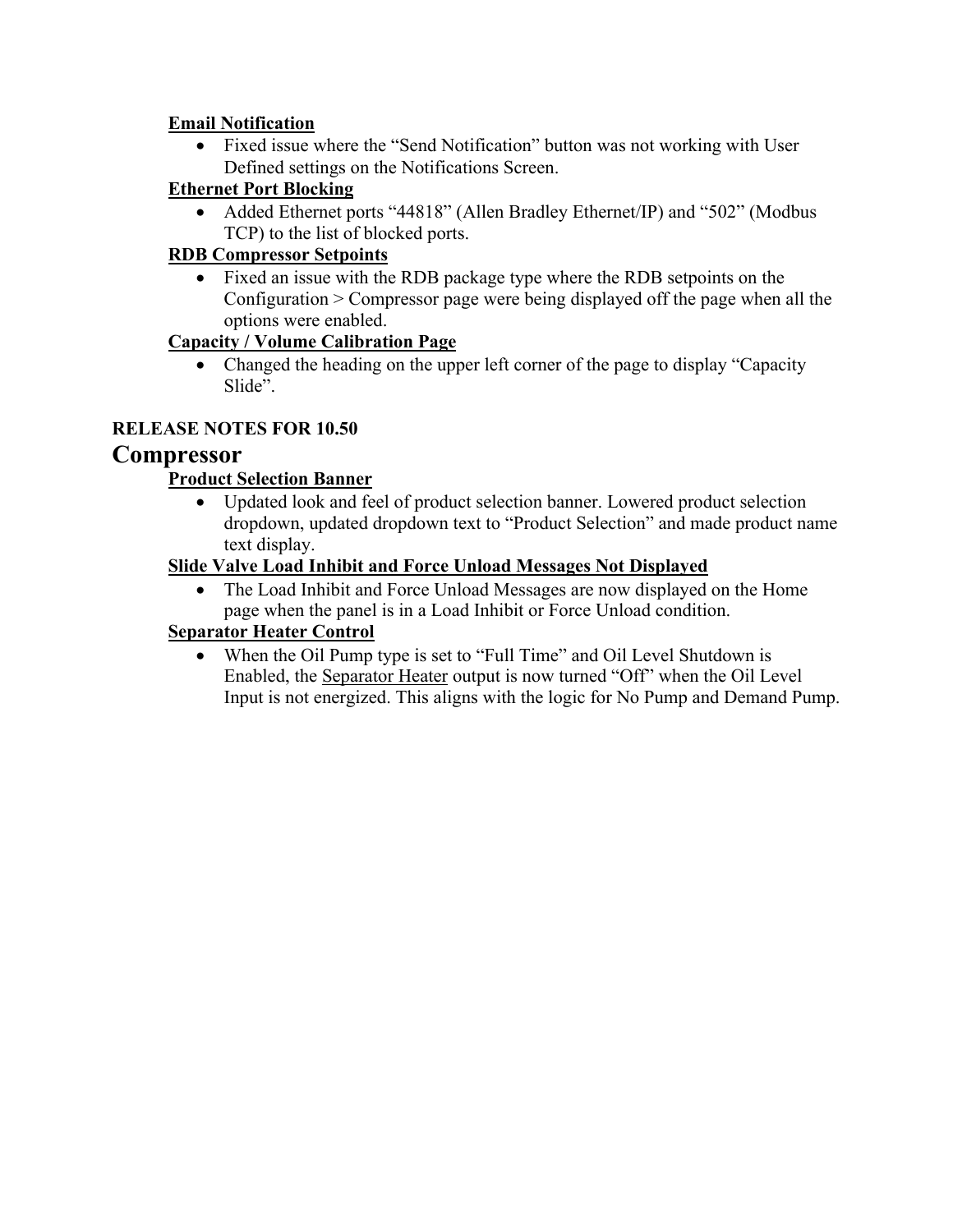# **Oil Level Safety**

The Oil Level Safety logic was updated to make sure that the Oil Level Safety is active if the package has an Oil Level Input. These Oil Level Safety changes now align with the Separator Heater changes.

# **Alarm Output**

• Added a selection to allow the Alarm Output to be setup for "Energized" or "De-Energized" with an Alarm.

# **Portuguese** (Brazilian) **& Spanish Language**

• Added Brazilian Portuguese & Spanish languages to the product.

# **Email**

• Fixed several problems with the Email features. They did not always work in prior versions.

### **Watchdog Jumper Update**

• When the watchdog jumper process is initiated to clear setpoints, all settings are returned to factory defaults.

# **Compressor Overview - No Comms Message**

If there was a loss of comms between compressors, the wrong error message would display on Compressor Overview page.

# **Product Scroll (System Networking)**

• Allow page to scroll if there are more products than can be displayed on the screen.

# **Security/Users Scroll**

• Added ability to scroll through users when there are more users than can be displayed on the page.

# **Software Upgrade Limitation**

• Only allow upgrades to a newer version. Changing the program to a previous version is no longer allowed.

# **Enhance Saved Setpoints**

When setpoints are saved, the product name and software version are included within the folder name.

# **Language selection**

- Fixed issue where language selection would not be sent to all connected products. **Capacity Control Modes - Analog Aux inputs K-T**
	- For the Capacity Control Modes setup, the missing analog aux inputs K-T were added to the Control Input selection.

# **Filter Differential on Home Screen**

• The filter differential value was removed on the home screen if the filter differential check option is set to disabled.

# **Separator Temp – Recip compressor**

• The Separator Temp is removed from the Home screen if the Package Type is Recip and the Separator Temp input is Disabled (Analog Board selection is set to "None"). If the Package Type is not Recip, then the Separator Temp is always displayed on the Home page.

# **Setpoint Restoration**

• Addressed issue where several values would not transfer correctly from legacy setpoints.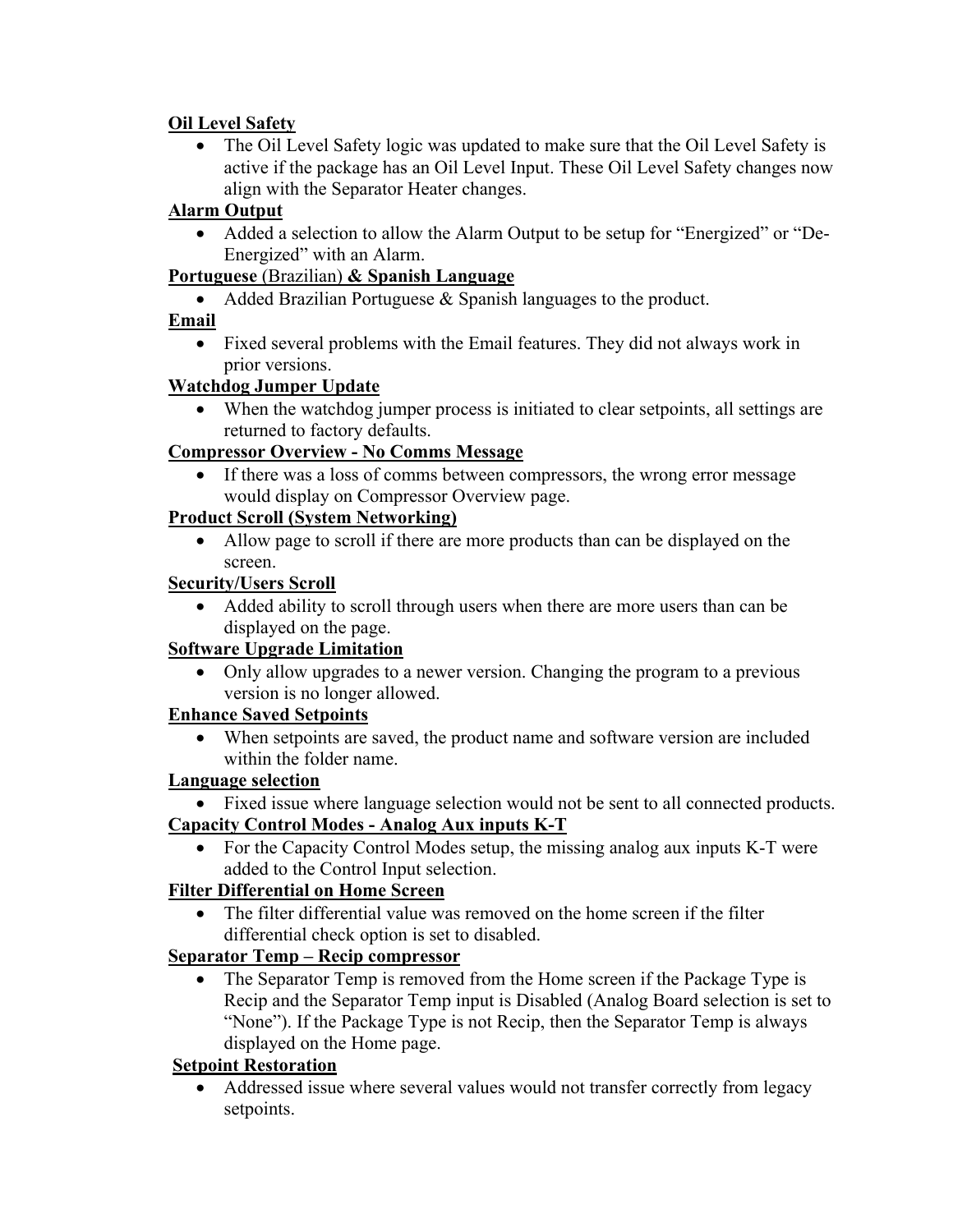- Process Leaving and Entering Temperature board & channel assignments.
- Filter Pressure Diff Check.
- Soft E-Stop Operation (touchscreen) when user is not logged in

### **Networking**

• Fixed issue where networking would not be set correctly when restoring setpoints.

### **Trending Select Data**

• Made the Select Data lists for both Historical and Real Time Trending screens match.

# **Recycle Delay for VFD or Vyper Drive**

• If the Drive Type is set to VFD or Vyper Drive and the Recycle Delay option is Enabled, the Recycle Delay Timer is now displayed on the Home screen.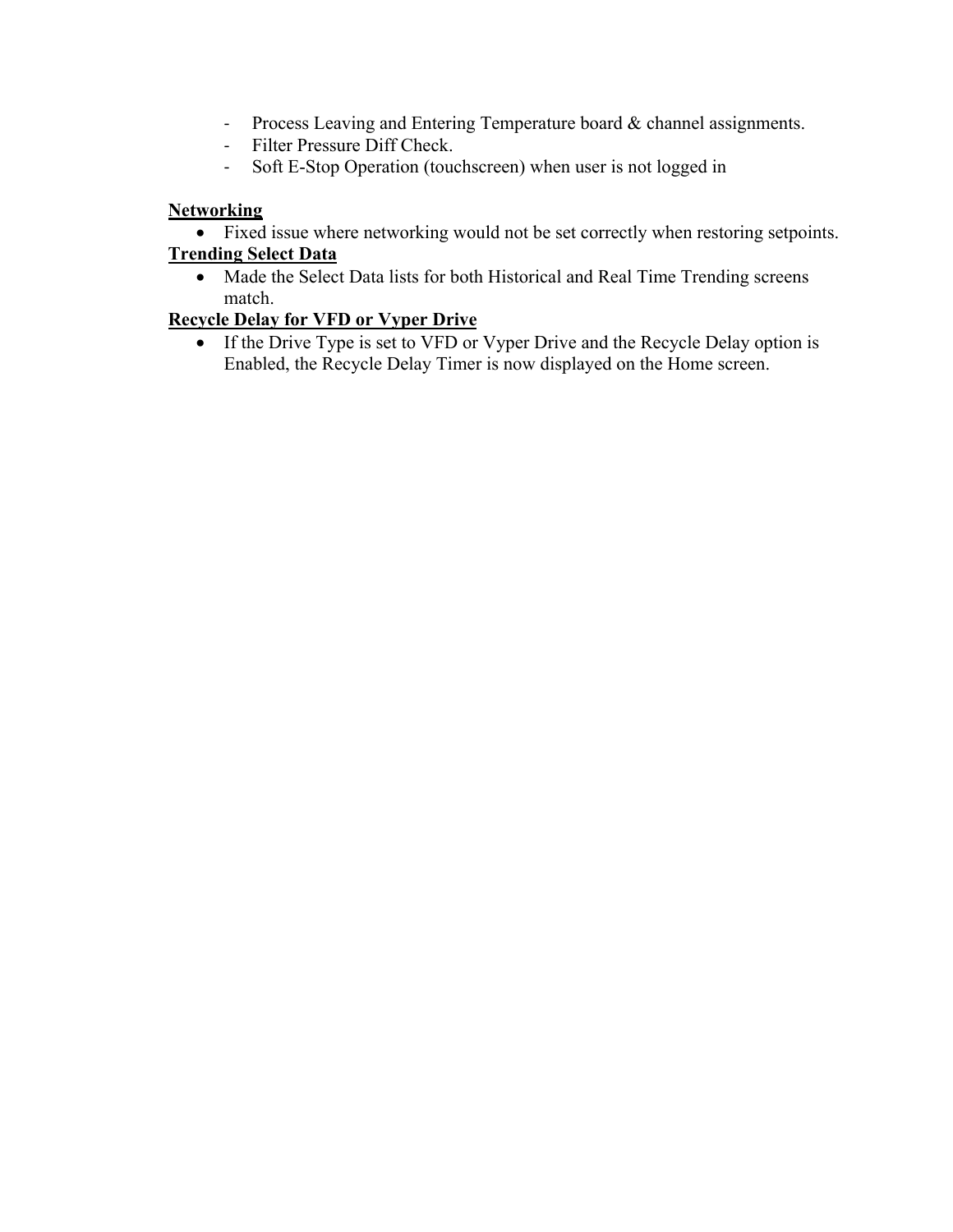### **Vilter Single Screw with Full Time Pump**

• Updated the Vilter Single Screw logic to operate properly with a Full Time Pump, usually for a Booster Compressor. This includes changes to the pump logic and the oil safeties. With a Full Time Pump, the Demand Pump Stop CR and Demand Pump Restart CR setpoints are hidden on the Vilter Setpoints screen.

# **Separator Velocity Reference Setpoint**

• Increased the Separator Velocity Reference Setpoint High Limit from 100 to 150. **Touchscreen Calibration**

• Added Screen Calibration button to "System Configuration" menu.

# **Digital I/O – Page 5**

• Added missing Digital I/O – Page 5.

### **RELEASE NOTES FOR 10.40**

# **Compressor**

Real Time Trending

• Fixed issue that caused a constant loading screen to appear in certain cases.

Home Page – Setpoint Button

• The Setpoint button now takes the user to the appropriate screen based on the current mode.

Bump Motor Unresponsive

• Fixed issue where the button Bump Motor was unresponsive.

### Mapfile Enhancement

• The MapFile is now included when Setpoints are saved.

### Stopping Enhancement

• To make an "Instant Stop" more obvious when stopping a machine manually, the "Instant Stop" selection was changed to state "E-Stop" and was made larger and colored RED size to make it an easier selection.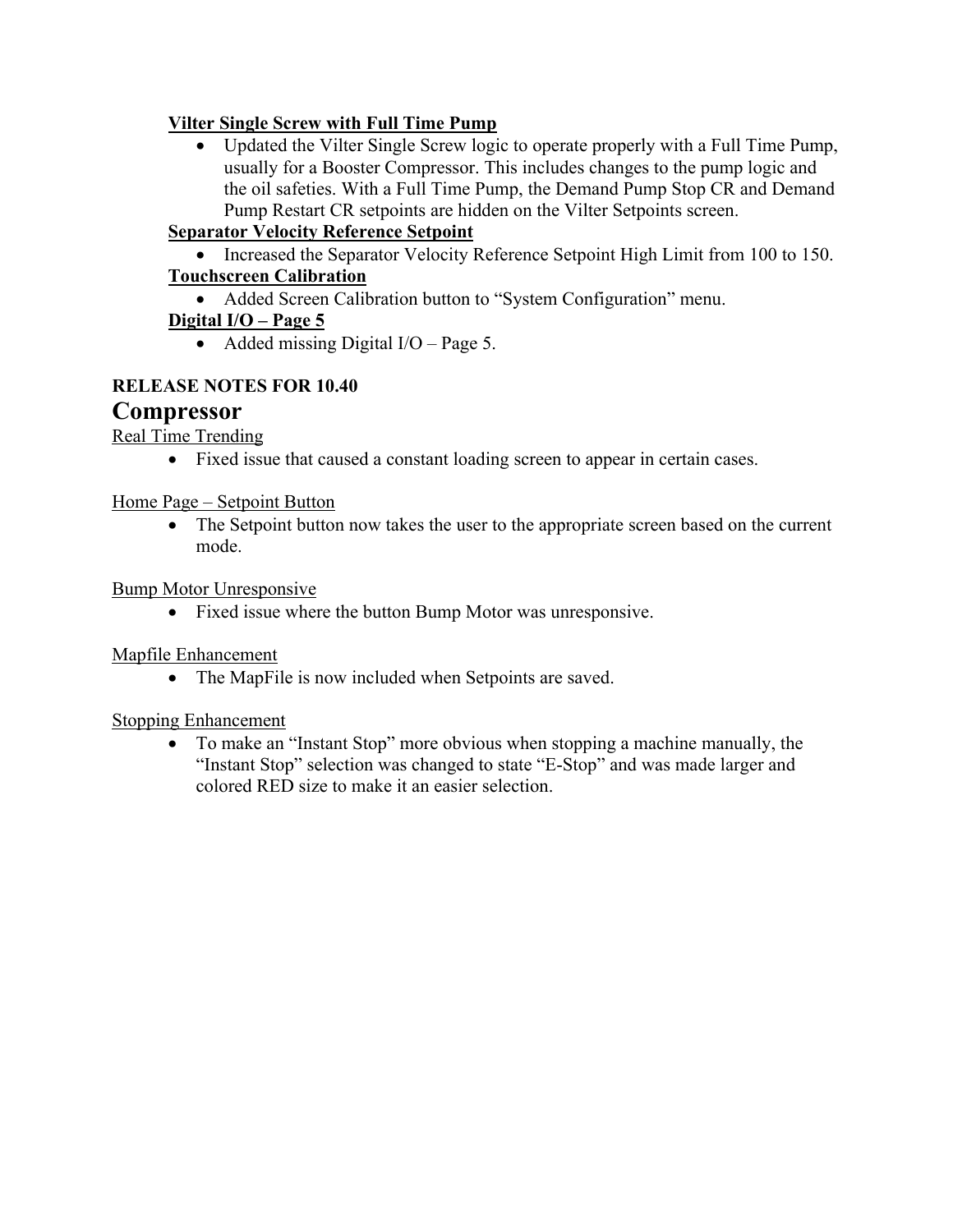### Historical Trending

• Changed wording from "Trending" to "Historical Trending".

#### Sequencing

• Enhanced this page to make external keyboard navigation more user friendly.

Software Upgrade

• Added message when no USB-Drive is detected.

### Motor Amps/VFD

• Fixed issue where the CT value was not showing up correctly in certain circumstances.

#### Alarms

• Addressed various issues with Freeze Screen including adding new Analog Values to select from.

# **Cross Product Communication**

Pressure Calibration – Pressure Resolution and Atmospheric Pressure

- Added Atmospheric Pressure setting to all products
- The Pressure Display Resolution was added to handle special compressor applications. This was removed from other applications.

Sub-Navigation (Tabs)

• Sub-Navigation options are now a tab rather than just text.

Alarms – Clear Safety History

• Added confirmation of "Are you sure you want to clear the Safety History?" when clicking the Clear Safety History button.

**Networking** 

- Added a "Add Factory Card" feature that allows you to commission a card on the Unity System where the Unity System's Gateway has been altered from the original settings.
- You can now successfully restore Setpoints on a panel where the Unity System's Gateway has been altered from the original settings.
- You can now successfully perform a system upgrade on a panel where the Unity System's Gateway has been altered from the original settings.

# **RELEASE NOTES FOR 10.31**

### **Compressor**

Added the "Vyper Info" tab & screen that was missing in ver. 10.30 when a Vyper (RAM) is selected as the drive type